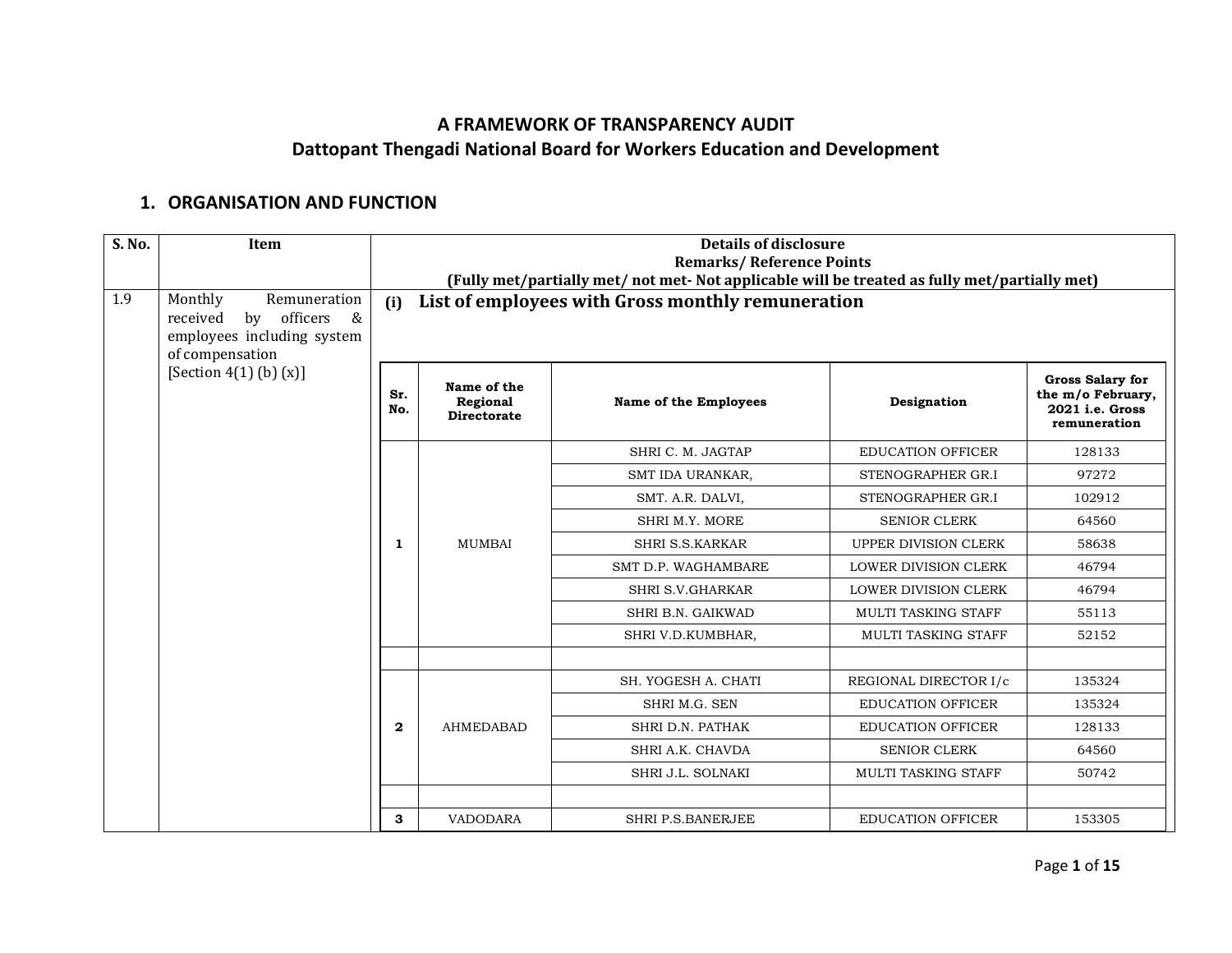|             |               | SHRI B.M.DAVE            | STENOGRAPHER GR.I           | 75522  |
|-------------|---------------|--------------------------|-----------------------------|--------|
|             |               | SHRI D.A.GOHEL           | UPPER DIVISION CLERK        | 55040  |
|             |               | SHRI B.K.RATHWA          | MULTI TASKING STAFF         | 46273  |
|             |               |                          |                             |        |
|             |               | SMT ARUNA L. CHODNKAR    | EDUCATION OFFICER           | 131227 |
|             |               | SHRI PRASHANT EDAVI      | <b>EDUCATION OFFICER</b>    | 123912 |
| 4           | GOA           | SHRI SANTOSH D GAUDE     | UPPER DIVISION CLERK        | 41474  |
|             |               | SHRI SAGAR S MAYENKAR    | LOWER DIVISION CLERK        | 42272  |
|             |               | SHRI RAJESH K FATARPEKAR | MULTI TASKING STAFF         | 38282  |
|             |               |                          |                             |        |
|             |               | SHRI B. G. KURVALKAR     | <b>EDUCATION OFFICER</b>    | 155628 |
|             |               | SHRI C. J. MAHALE        | <b>EDUCATION OFFICER</b>    | 151416 |
| 5           | <b>PUNE</b>   | SHRI R. N. SINGH         | <b>SENIOR CLERK</b>         | 64560  |
|             |               | SMT G. B. YAVAGAL        | STENOGRAPHER GR.II          | 55831  |
|             |               | SHRI M. A. KAKDE         | UPPER DIVISION CLERK        | 48063  |
|             |               |                          |                             |        |
|             |               | SHRI H. R. JARIYA        | <b>EDUCATION OFFICER</b>    | 143064 |
| 6           | <b>RAJKOT</b> | SHRI D. N. CHAVDA        | <b>LOWER DIVISION CLERK</b> | 32476  |
|             |               | SHRI A. A. PANDYA        | MULTI TASKING STAFF         | 56636  |
|             |               | SHRI A. D. JARIYA        | MULTI TASKING STAFF         | 38814  |
|             |               | <b>SMT S.G.DAFARE</b>    | <b>EDUCATION OFFICER</b>    | 123912 |
| $\mathbf 7$ | <b>NASHIK</b> | SHRI M.K.NACHARE         | MULTI TASKING STAFF         | 38814  |
|             |               |                          |                             |        |
|             |               | SHRI R. M. MADAVI,       | TRAINING OFFICER            | 166908 |
|             |               | DR. A.S. DESHMUKH        | <b>LIBRARIAN</b>            | 127869 |
|             |               | SMT J. S. CHODANKAR      | STENOGRAPHER GR.I           | 105873 |
| 8           | <b>IIWE</b>   | SHRI NILESH PATADE,      | LIBRARY ASSTT.              | 102912 |
|             |               | SMT R.R. CHIKHALKAR,     | SENIOR CLERK                | 64560  |
|             |               | SHRI S.N. PAWAR          | <b>CARETAKER</b>            | 65688  |
|             |               | SMT S.C.TELORE,          | <b>MULTI TASKING STAFF</b>  | 52152  |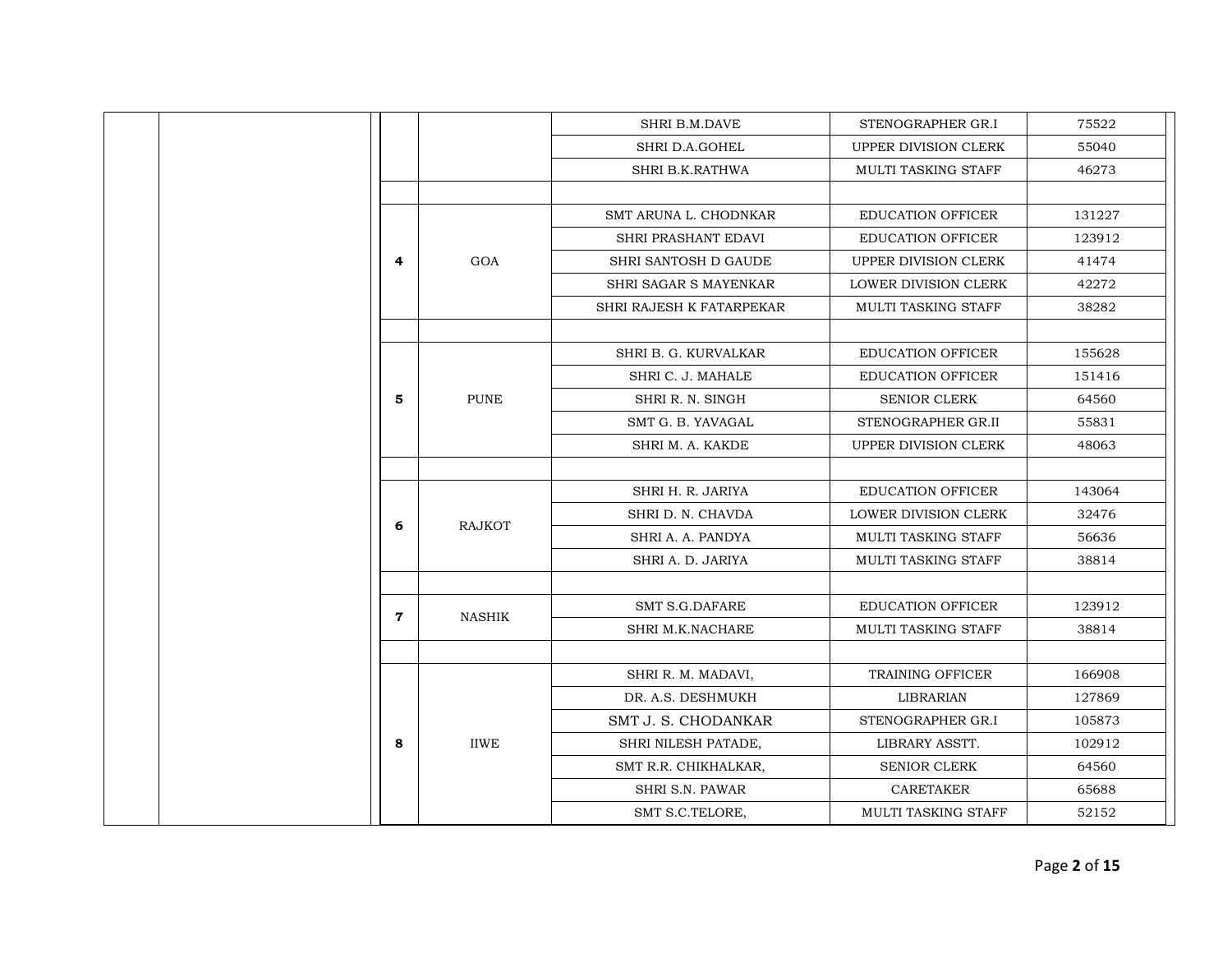|    |                | SHRI D.V.GHADGE,              | MULTI TASKING STAFF           | 55113  |
|----|----------------|-------------------------------|-------------------------------|--------|
|    |                | SHRI H. R. NAIK               | MULTI TASKING STAFF           | 42000  |
|    |                | SHRI S.M. BAMNE               | MULTI TASKING STAFF           | 53562  |
|    |                |                               |                               |        |
|    |                | DR G B BHALERAO               | <b>EDUCATION OFFICER (SG)</b> | 153305 |
|    |                | SHRI M N AFAQUE               | EDUCATION OFFICER             | 110912 |
|    |                | SHRI PRITHVIRAJ SINHA         | <b>EDUCATION OFFICER</b>      | 123912 |
| 9  | <b>BHOPAL</b>  | DR. SUDHIR WADIVA, EO         | <b>EDUCATION OFFICER</b>      | 120454 |
|    |                | SHRI ATUL K NAYAK             | UPPER DIVISION CLERK          | 45065  |
|    |                | SHRI SUMAN SENGUPTA           | LOWER DIVISION CLERK          | 41075  |
|    |                | <b>SMT RENU GULATI</b>        | <b>LOWER DIVISION CLERK</b>   | 36686  |
|    |                | SHRI M A AFAQUE               | LOWER DIVISION CLERK          | 42272  |
|    |                |                               |                               |        |
|    |                | <b>SHRI ARVIND S. DHURVE</b>  | <b>EDUCATION OFFICER</b>      | 128124 |
|    |                | SHRI MAYUR GANGRADE           | <b>EDUCATION OFFICER</b>      | 128124 |
|    |                | SHRI CHANDRASHEKHAR           | <b>SENIOR CLERK</b>           | 62865  |
| 10 | <b>INDORE</b>  | SHRI VIJAY H. RAJGURE         | <b>UPPER DIVISION CLERK</b>   | 52161  |
|    |                | SHRI RAJENDRA BHAGWAT         | <b>MULTI TASKING STAFF</b>    | 42128  |
|    |                | SHRI KAMAL KISHORE SIDHWANI   | MULTI TASKING STAFF           | 48379  |
|    |                |                               |                               |        |
|    |                | <b>SMT D.S.SAHARE</b>         | <b>EDUCATION OFFICER</b>      | 143064 |
|    |                | <b>SHRI K.S.THAKUR</b>        | <b>EDUCATION OFFICER</b>      | 120454 |
| 11 | <b>RAIPUR</b>  | SHRI UTTAM G SHENDE           | <b>SENIOR CLERK</b>           | 62488  |
|    |                | SMT PEMESHWARI VERMA LOKHANDE | LOWER DIVISION CLERK          | 42272  |
|    |                | SHRI PRASHANT, G. GAJBHIYE    | LOWER DIVISION CLERK          | 42272  |
|    |                |                               |                               |        |
|    |                | <b>SHRI VINAY KUMAR</b>       | REGIONAL DIRECTOR             | 153704 |
|    |                | SHRI I.B.SHIVANKAR            | SR. EDUCATION OFFICER         | 153305 |
| 12 | <b>GWALIOR</b> | <b>SHRI VINIT NARWAY</b>      | STENO-I                       | 67276  |
|    |                | SHRI RAVINDRA GUPTA           | <b>SENIOR CLERK</b>           | 59030  |
|    |                | <b>SHRI VIVEK KANTE</b>       | <b>LOWER DIVISION CLERK</b>   | 31776  |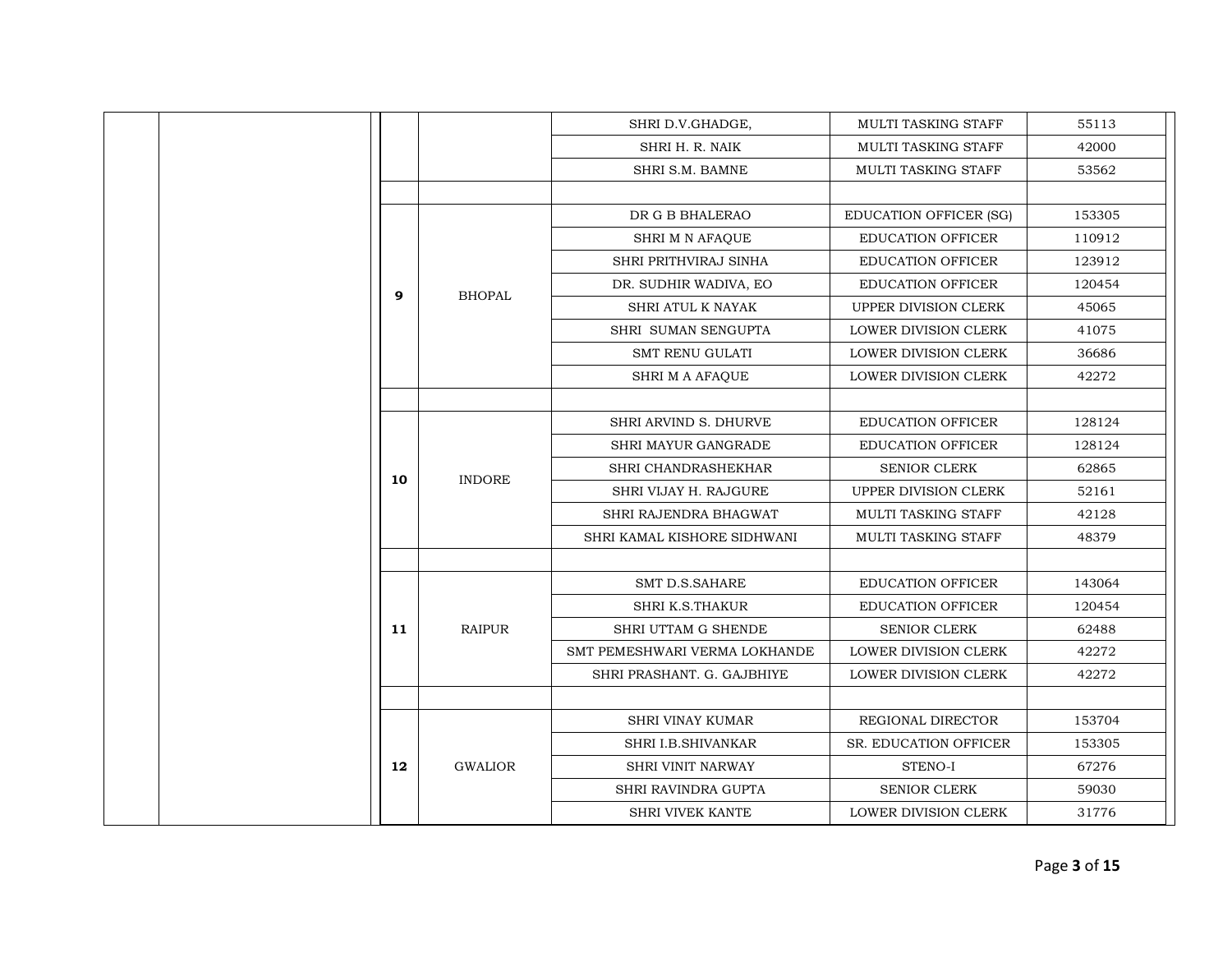|    |                 | SMT. S.V. ATRAM           | <b>EDUCATION OFFICER</b>      | 123912 |
|----|-----------------|---------------------------|-------------------------------|--------|
|    |                 | <b>SHRI AJAY SINGH</b>    | <b>EDUCATION OFFICER</b>      | 123912 |
| 13 | <b>JABALPUR</b> | <b>SHRI AMBARISH GARG</b> | <b>EDUCATION OFFICER</b>      | 120454 |
|    |                 | SHRI ASHISH TIWARI        | UPPER DIVISION CLERK          | 51981  |
|    |                 | <b>SHRI AKASH SAHU</b>    | UPPER DIVISION CLERK          | 45065  |
|    |                 |                           |                               |        |
|    |                 | SHRI H.K. MEENA,          | REGIONAL DIRECTOR             | 162438 |
|    |                 | SHRI S. K. SINGH          | <b>EDUCATION OFFICER</b>      | 128124 |
|    |                 | DR. P. K. RASTOGI         | <b>EDUCATION OFFICER</b>      | 128124 |
| 14 | <b>JAIPUR</b>   | SHRI GIRDHAR GOPAL JANGID | <b>SENIOR CLERK</b>           | 61361  |
|    |                 | SHRI LAXMAN SARIYALA      | <b>LOWER DIVISION CLERK</b>   | 49432  |
|    |                 | SHRI RAJENDRA AGARWAL     | <b>STENO II</b>               | 57944  |
|    |                 | SHRI C. L. SAINI          | <b>MULTI TASKING STAFF</b>    | 43181  |
|    |                 |                           |                               |        |
|    |                 | SHRI PUNEET GAUTAM        | <b>EDUCATION OFFICER (SG)</b> | 144337 |
|    |                 | SHRI J.J. PATEL           | <b>EDUCATION OFFICER</b>      | 140212 |
| 15 | <b>UDAIPUR</b>  | SHRI YOGESH KUMAR         | UPPER DIVISION CLERK          | 49037  |
|    |                 | SHRI D. S. AMETA          | <b>LOWER DIVISION CLERK</b>   | 45856  |
|    |                 | <b>SHRI PREMA RAM</b>     | <b>MULTI TASKING STAFF</b>    | 472311 |
|    |                 |                           |                               |        |
|    |                 | SHRI C. W. VAIDYA         | <b>EDUCATION OFFICER (SG)</b> | 153128 |
|    |                 | SHRI P. V. RATNAPARKHI    | EDUCATION OFFICER             | 147276 |
|    |                 | KU. GARIMA GUPTA          | <b>EDUCATION OFFICER</b>      | 128124 |
|    |                 | SMT. D. S. NAIR           | <b>SENIOR CLERK</b>           | 69382  |
| 16 | <b>NAGPUR</b>   | <b>SHRI VINOD KUMAR</b>   | <b>STENOGRAPHER</b>           | 75500  |
|    |                 | <b>SHRI RAJESH MISHRA</b> | UPPER DIVISION CLERK          | 52624  |
|    |                 | SHRI VINOD B. BHOYAR      | <b>DRIVER</b>                 | 52624  |
|    |                 | SHRI SUSHANT KUMAR NAYAK  | <b>LOWER DIVISION CLERK</b>   | 33696  |
|    |                 | SHRI ANKUSH G. INGLE      | <b>MULTI TASKING STAFF</b>    | 41984  |
|    |                 |                           |                               |        |
|    |                 |                           |                               |        |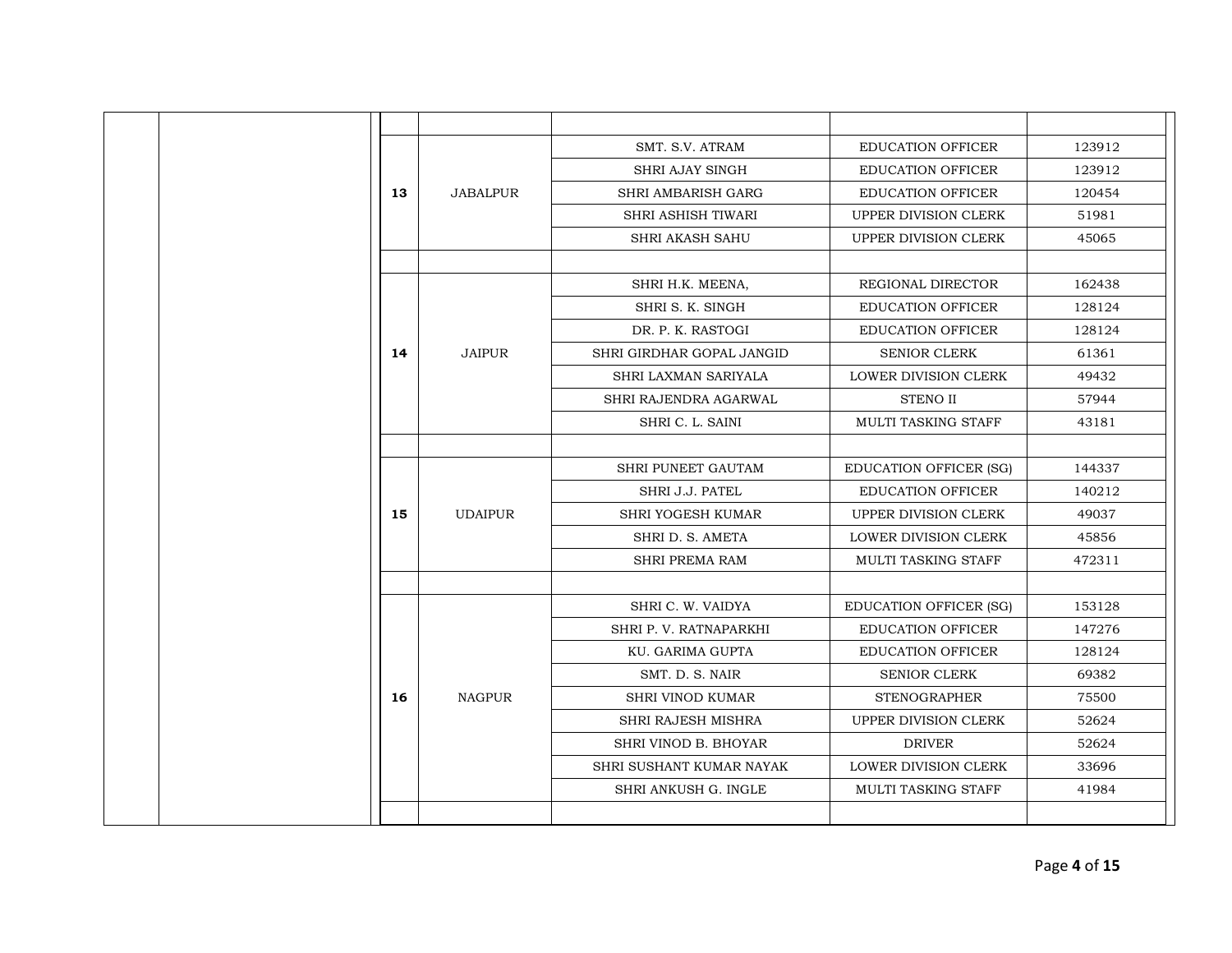| SHRI A.M. ANSARI<br>REGIONAL DIRECTOR<br>161832<br>SHRI S.K. SRIVASTAVA<br>155628<br><b>EDUCATION OFFICER</b><br><b>SHRI VIVEK SINGH</b><br><b>EDUCATION OFFICER</b><br>135324<br>SHRI BALBIR S. YADAV<br><b>EDUCATION OFFICER</b><br>135324<br>97272<br><b>SHRI ANIL KUMAR</b><br>STENO GR.I<br>UPPER DIVISION CLERK<br>59484<br>SHRI KRISHAN PAL<br>SHRI MANGILAL BHEEL<br><b>UPPER DIVISION CLERK</b><br>41225<br>UPPER DIVISION CLERK<br>53985<br>SHRI DEEPAK SRIVASTAVA<br><b>DELHI</b><br>17<br>SHRI ANIL KUMAR LAKRA<br>UPPER DIVISION CLERK<br>53985<br>53985<br>SHRI ANIL KUMAR GUPTA<br>UPPER DIVISION CLERK<br><b>SHRI GAURAV MARWAH</b><br>UPPER DIVISION CLERK<br>53985<br>SHRI SITA RAM<br>MULTI TASKING STAFF<br>55113<br><b>SHRI BINDA PRASAD</b><br><b>MULTI TASKING STAFF</b><br>52152<br>SHRI MAHIPAL SINGH<br><b>MULTI TASKING STAFF</b><br>55113<br>MULTI TASKING STAFF<br>40308<br>SHRI SURAJ BHAN<br><b>SHRI INDRA RAM BHEEL</b><br><b>MULTI TASKING STAFF</b><br>32741<br>DRIVER GR.I<br><b>SHRI INDERPAL</b><br>59484<br>SHRI VISHWA PRAKASH<br>REGIONAL DIRECTOR<br>158226<br>123912<br>SHRI C.P.SINGH<br><b>EDUCATION OFFICER</b><br>SHRI UTTAM SINGH<br><b>EDUCATION OFFICER</b><br>123912<br>SHRI HARI NARAYAN MISHRA<br><b>EDUCATION OFFICER</b><br>120454<br>SHRI J.N. PANDEY<br><b>SENIOR CLERK</b><br>71266<br>18<br><b>ALLAHABAD</b><br>SHRI NITIN KUMAR SINGH<br>STENO-II<br>55838<br>SHRI CHANDRAKESH MISHRA<br><b>LOWER DIVISION CLERK</b><br>38814<br>SHRI ANKIT MISHRA<br>LOWER DIVISION CLERK<br>31776<br>SHRI C.D. JOSHI<br>MULTI TASKING STAFF<br>56636<br>SHRI SHEELA OJHA<br>MULTI TASKING STAFF<br>43469<br>SHRI SHYAM KUMAR ARYA<br><b>EDUCATION OFFICER</b><br>143064<br>19<br>CHANDIGARH<br><b>EDUCATION OFFICER</b><br>123912<br>SHRI PANKAJ KUMAR SHARMA |  |  |  |  |  |  |
|------------------------------------------------------------------------------------------------------------------------------------------------------------------------------------------------------------------------------------------------------------------------------------------------------------------------------------------------------------------------------------------------------------------------------------------------------------------------------------------------------------------------------------------------------------------------------------------------------------------------------------------------------------------------------------------------------------------------------------------------------------------------------------------------------------------------------------------------------------------------------------------------------------------------------------------------------------------------------------------------------------------------------------------------------------------------------------------------------------------------------------------------------------------------------------------------------------------------------------------------------------------------------------------------------------------------------------------------------------------------------------------------------------------------------------------------------------------------------------------------------------------------------------------------------------------------------------------------------------------------------------------------------------------------------------------------------------------------------------------------------------------------------------------------------------|--|--|--|--|--|--|
|                                                                                                                                                                                                                                                                                                                                                                                                                                                                                                                                                                                                                                                                                                                                                                                                                                                                                                                                                                                                                                                                                                                                                                                                                                                                                                                                                                                                                                                                                                                                                                                                                                                                                                                                                                                                            |  |  |  |  |  |  |
|                                                                                                                                                                                                                                                                                                                                                                                                                                                                                                                                                                                                                                                                                                                                                                                                                                                                                                                                                                                                                                                                                                                                                                                                                                                                                                                                                                                                                                                                                                                                                                                                                                                                                                                                                                                                            |  |  |  |  |  |  |
|                                                                                                                                                                                                                                                                                                                                                                                                                                                                                                                                                                                                                                                                                                                                                                                                                                                                                                                                                                                                                                                                                                                                                                                                                                                                                                                                                                                                                                                                                                                                                                                                                                                                                                                                                                                                            |  |  |  |  |  |  |
|                                                                                                                                                                                                                                                                                                                                                                                                                                                                                                                                                                                                                                                                                                                                                                                                                                                                                                                                                                                                                                                                                                                                                                                                                                                                                                                                                                                                                                                                                                                                                                                                                                                                                                                                                                                                            |  |  |  |  |  |  |
|                                                                                                                                                                                                                                                                                                                                                                                                                                                                                                                                                                                                                                                                                                                                                                                                                                                                                                                                                                                                                                                                                                                                                                                                                                                                                                                                                                                                                                                                                                                                                                                                                                                                                                                                                                                                            |  |  |  |  |  |  |
|                                                                                                                                                                                                                                                                                                                                                                                                                                                                                                                                                                                                                                                                                                                                                                                                                                                                                                                                                                                                                                                                                                                                                                                                                                                                                                                                                                                                                                                                                                                                                                                                                                                                                                                                                                                                            |  |  |  |  |  |  |
|                                                                                                                                                                                                                                                                                                                                                                                                                                                                                                                                                                                                                                                                                                                                                                                                                                                                                                                                                                                                                                                                                                                                                                                                                                                                                                                                                                                                                                                                                                                                                                                                                                                                                                                                                                                                            |  |  |  |  |  |  |
|                                                                                                                                                                                                                                                                                                                                                                                                                                                                                                                                                                                                                                                                                                                                                                                                                                                                                                                                                                                                                                                                                                                                                                                                                                                                                                                                                                                                                                                                                                                                                                                                                                                                                                                                                                                                            |  |  |  |  |  |  |
|                                                                                                                                                                                                                                                                                                                                                                                                                                                                                                                                                                                                                                                                                                                                                                                                                                                                                                                                                                                                                                                                                                                                                                                                                                                                                                                                                                                                                                                                                                                                                                                                                                                                                                                                                                                                            |  |  |  |  |  |  |
|                                                                                                                                                                                                                                                                                                                                                                                                                                                                                                                                                                                                                                                                                                                                                                                                                                                                                                                                                                                                                                                                                                                                                                                                                                                                                                                                                                                                                                                                                                                                                                                                                                                                                                                                                                                                            |  |  |  |  |  |  |
|                                                                                                                                                                                                                                                                                                                                                                                                                                                                                                                                                                                                                                                                                                                                                                                                                                                                                                                                                                                                                                                                                                                                                                                                                                                                                                                                                                                                                                                                                                                                                                                                                                                                                                                                                                                                            |  |  |  |  |  |  |
|                                                                                                                                                                                                                                                                                                                                                                                                                                                                                                                                                                                                                                                                                                                                                                                                                                                                                                                                                                                                                                                                                                                                                                                                                                                                                                                                                                                                                                                                                                                                                                                                                                                                                                                                                                                                            |  |  |  |  |  |  |
|                                                                                                                                                                                                                                                                                                                                                                                                                                                                                                                                                                                                                                                                                                                                                                                                                                                                                                                                                                                                                                                                                                                                                                                                                                                                                                                                                                                                                                                                                                                                                                                                                                                                                                                                                                                                            |  |  |  |  |  |  |
|                                                                                                                                                                                                                                                                                                                                                                                                                                                                                                                                                                                                                                                                                                                                                                                                                                                                                                                                                                                                                                                                                                                                                                                                                                                                                                                                                                                                                                                                                                                                                                                                                                                                                                                                                                                                            |  |  |  |  |  |  |
|                                                                                                                                                                                                                                                                                                                                                                                                                                                                                                                                                                                                                                                                                                                                                                                                                                                                                                                                                                                                                                                                                                                                                                                                                                                                                                                                                                                                                                                                                                                                                                                                                                                                                                                                                                                                            |  |  |  |  |  |  |
|                                                                                                                                                                                                                                                                                                                                                                                                                                                                                                                                                                                                                                                                                                                                                                                                                                                                                                                                                                                                                                                                                                                                                                                                                                                                                                                                                                                                                                                                                                                                                                                                                                                                                                                                                                                                            |  |  |  |  |  |  |
|                                                                                                                                                                                                                                                                                                                                                                                                                                                                                                                                                                                                                                                                                                                                                                                                                                                                                                                                                                                                                                                                                                                                                                                                                                                                                                                                                                                                                                                                                                                                                                                                                                                                                                                                                                                                            |  |  |  |  |  |  |
|                                                                                                                                                                                                                                                                                                                                                                                                                                                                                                                                                                                                                                                                                                                                                                                                                                                                                                                                                                                                                                                                                                                                                                                                                                                                                                                                                                                                                                                                                                                                                                                                                                                                                                                                                                                                            |  |  |  |  |  |  |
|                                                                                                                                                                                                                                                                                                                                                                                                                                                                                                                                                                                                                                                                                                                                                                                                                                                                                                                                                                                                                                                                                                                                                                                                                                                                                                                                                                                                                                                                                                                                                                                                                                                                                                                                                                                                            |  |  |  |  |  |  |
|                                                                                                                                                                                                                                                                                                                                                                                                                                                                                                                                                                                                                                                                                                                                                                                                                                                                                                                                                                                                                                                                                                                                                                                                                                                                                                                                                                                                                                                                                                                                                                                                                                                                                                                                                                                                            |  |  |  |  |  |  |
|                                                                                                                                                                                                                                                                                                                                                                                                                                                                                                                                                                                                                                                                                                                                                                                                                                                                                                                                                                                                                                                                                                                                                                                                                                                                                                                                                                                                                                                                                                                                                                                                                                                                                                                                                                                                            |  |  |  |  |  |  |
|                                                                                                                                                                                                                                                                                                                                                                                                                                                                                                                                                                                                                                                                                                                                                                                                                                                                                                                                                                                                                                                                                                                                                                                                                                                                                                                                                                                                                                                                                                                                                                                                                                                                                                                                                                                                            |  |  |  |  |  |  |
|                                                                                                                                                                                                                                                                                                                                                                                                                                                                                                                                                                                                                                                                                                                                                                                                                                                                                                                                                                                                                                                                                                                                                                                                                                                                                                                                                                                                                                                                                                                                                                                                                                                                                                                                                                                                            |  |  |  |  |  |  |
|                                                                                                                                                                                                                                                                                                                                                                                                                                                                                                                                                                                                                                                                                                                                                                                                                                                                                                                                                                                                                                                                                                                                                                                                                                                                                                                                                                                                                                                                                                                                                                                                                                                                                                                                                                                                            |  |  |  |  |  |  |
|                                                                                                                                                                                                                                                                                                                                                                                                                                                                                                                                                                                                                                                                                                                                                                                                                                                                                                                                                                                                                                                                                                                                                                                                                                                                                                                                                                                                                                                                                                                                                                                                                                                                                                                                                                                                            |  |  |  |  |  |  |
|                                                                                                                                                                                                                                                                                                                                                                                                                                                                                                                                                                                                                                                                                                                                                                                                                                                                                                                                                                                                                                                                                                                                                                                                                                                                                                                                                                                                                                                                                                                                                                                                                                                                                                                                                                                                            |  |  |  |  |  |  |
|                                                                                                                                                                                                                                                                                                                                                                                                                                                                                                                                                                                                                                                                                                                                                                                                                                                                                                                                                                                                                                                                                                                                                                                                                                                                                                                                                                                                                                                                                                                                                                                                                                                                                                                                                                                                            |  |  |  |  |  |  |
|                                                                                                                                                                                                                                                                                                                                                                                                                                                                                                                                                                                                                                                                                                                                                                                                                                                                                                                                                                                                                                                                                                                                                                                                                                                                                                                                                                                                                                                                                                                                                                                                                                                                                                                                                                                                            |  |  |  |  |  |  |
|                                                                                                                                                                                                                                                                                                                                                                                                                                                                                                                                                                                                                                                                                                                                                                                                                                                                                                                                                                                                                                                                                                                                                                                                                                                                                                                                                                                                                                                                                                                                                                                                                                                                                                                                                                                                            |  |  |  |  |  |  |
|                                                                                                                                                                                                                                                                                                                                                                                                                                                                                                                                                                                                                                                                                                                                                                                                                                                                                                                                                                                                                                                                                                                                                                                                                                                                                                                                                                                                                                                                                                                                                                                                                                                                                                                                                                                                            |  |  |  |  |  |  |
|                                                                                                                                                                                                                                                                                                                                                                                                                                                                                                                                                                                                                                                                                                                                                                                                                                                                                                                                                                                                                                                                                                                                                                                                                                                                                                                                                                                                                                                                                                                                                                                                                                                                                                                                                                                                            |  |  |  |  |  |  |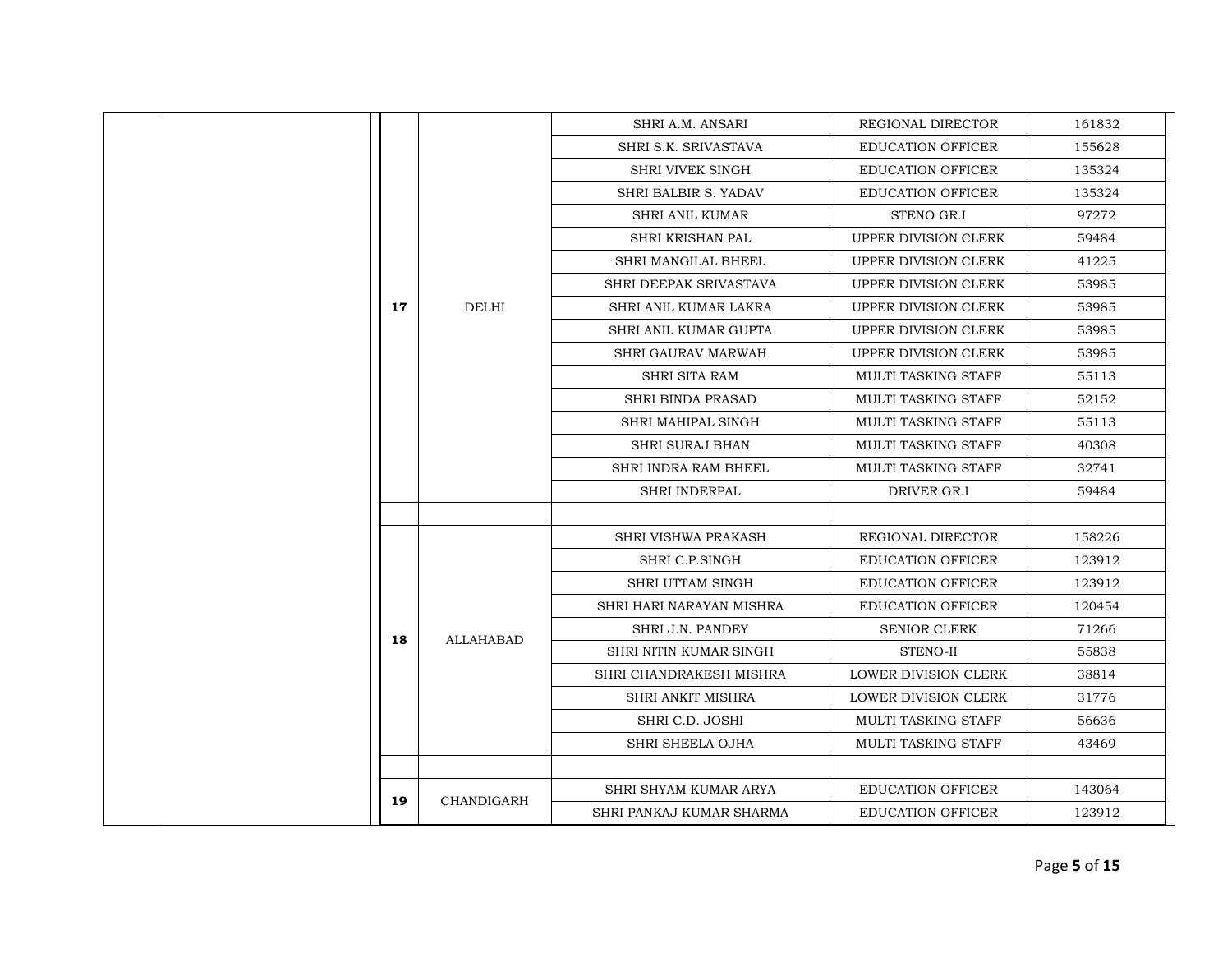|    |                   | <b>SHRI RANVIR SINGH</b>    | <b>SENIOR CLERK</b>          | 62488  |
|----|-------------------|-----------------------------|------------------------------|--------|
|    |                   | SHRI SHAILENDRA SINGH       | <b>LOWER DIVISION CLERK</b>  | 32707  |
|    |                   | SHRI RAMCHANDRA             | MULTI TASKING STAFF          | 50119  |
|    |                   | SHRI VISHWANATH RAJPUT      | <b>MULTI TASKING STAFF</b>   | 39878  |
|    |                   |                             |                              |        |
|    |                   | SHRI JAGDEEP SINGH          | REGIONAL DIRECTOR I/C        | 123912 |
|    |                   | SHRI GOVIND RAM CHANDEL     | <b>SENIOR CLERK</b>          | 75522  |
|    |                   | SHRI JASWINDER SINGH        | UPPER DIVISION CLERK         | 59030  |
|    |                   | SMT. JYOTI KHANNA           | STENO GR.II                  | 55838  |
| 20 | <b>CHANDIGARH</b> | SHRI AMAN SHARMA UNIYAL     | LOWER DIVISION CLERK         | 41219  |
|    |                   | SHRI JASBEER SINGH PAL      | <b>MULTI TASKING STAFF</b>   | 47326  |
|    |                   | <b>SHRI RANJEET SINGH</b>   | DRIVER GR.III                | 44666  |
|    |                   | SHRI BHAG SINGH             | <b>MULTI TASKING STAFF</b>   | 40022  |
|    |                   |                             |                              |        |
|    |                   | SMT. S.D. MISHRA            | REGIONAL DIRECTOR            | 171702 |
|    |                   | SHRI KARNAIL SINGH          | SR. EDUCATION OFFICER        | 161832 |
| 21 | FARIDABAD         | SHRI TILAK RAJ              | <b>EDUCATION OFFICER</b>     | 135324 |
|    |                   | <b>SHRI RAVI KUMAR</b>      | STENO GR.II                  | 61984  |
|    |                   | SHRI DILEEP KUMAR ARJARIA   | <b>MULTI TASKING STAFF</b>   | 48063  |
|    |                   |                             |                              |        |
|    |                   | <b>SMT. SAVITRI SINGH</b>   | REGIONAL DIRECTOR            | 171702 |
|    |                   | DR. INDU SHARMA             | <b>SR. EDUCATION OFFICER</b> | 166485 |
|    |                   | DR. SHYAM MOHAN SINGH YADAV | <b>EDUCATION OFFICER</b>     | 135324 |
| 22 | <b>GHAZIABAD</b>  | SHRI. AJAY KUMAR DIXIT      | <b>EDUCATION OFFICER</b>     | 135324 |
|    |                   | SHRI ASHOK KUMAR KHARWAR    | <b>SENIOR CLERK</b>          | 66393  |
|    |                   | SHRI. GONESH SAIKIA         | <b>UPPER DIVISION CLERK</b>  | 60330  |
|    |                   | SHRI MITHLESH KUMAR SINGH   | MULTI TASKING STAFF          | 44256  |
|    |                   | SHRI YOGESH KUMAR SINGH     | <b>MULTI TASKING STAFF</b>   | 45525  |
|    |                   |                             |                              |        |
| 23 | <b>GORAKHPUR</b>  | SHRI M S AKHTAR             | <b>EDUCATION OFFICER</b>     | 143064 |
|    |                   | <b>SHRI S F HASAN</b>       | <b>EDUCATION OFFICER</b>     | 123912 |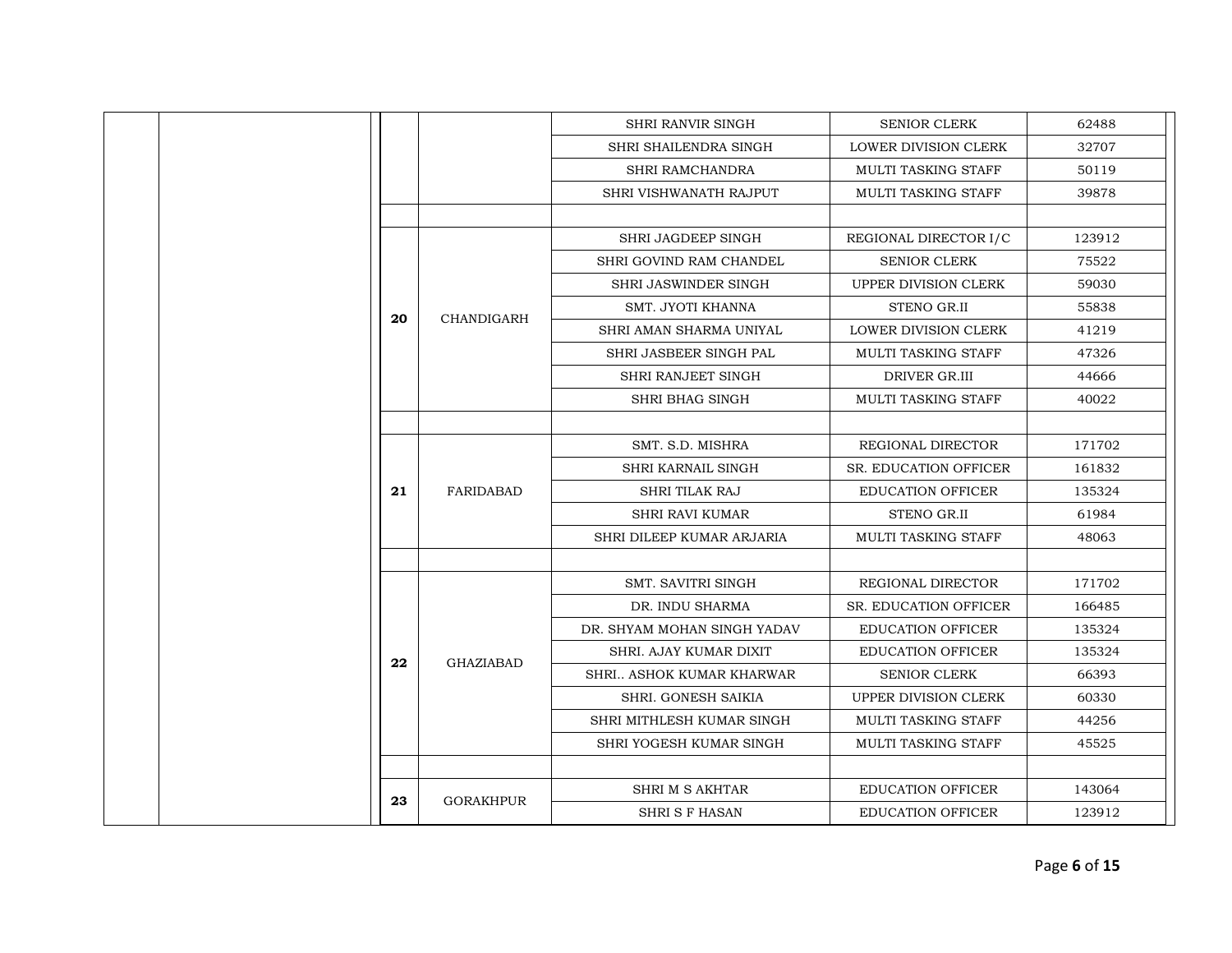| <b>SHRI PRAMOD KUMAR</b><br><b>EDUCATION OFFICER</b><br>123912<br>SHRISN SINGH<br><b>SENIOR CLERK</b><br>64350<br>SHRI M K UPADHYAY<br><b>MULTI TASKING STAFF</b><br>48656<br><b>MULTI TASKING STAFF</b><br>49432<br><b>SHRI RAJKUMAR</b><br>SHRI S.A.NAJEE<br>EDUCATION OFFICER<br>143064<br><b>SHRI AUTAR KRISHAN</b><br><b>UPPER DIVISION CLERK</b><br>57434<br>24<br>JAMMU<br>SMT. GOLDI CHARAK<br><b>STENO GR.II</b><br>54242<br>SHRI BHADUR KHAN<br><b>MULTI TASKING STAFF</b><br>44666<br>SHRI PRADEEP KUDESIA<br>REGIONAL DIRECTOR<br>167093<br>SHRI N K SRIVASTAVA<br><b>SR. EDUCATION OFFICER</b><br>157517<br>SHRI R S CHANDEL<br>155700<br><b>EDUCATION OFFICER</b><br><b>SHRI VINOD JOSHI</b><br>128124<br><b>EDUCATION OFFICER</b><br>84544<br>25<br><b>KANPUR</b><br>SHRI SURESH CHANDRA<br><b>SENIOR CLERK</b><br><b>SMT NEHA VERMA</b><br>STENO-II<br>54087<br><b>SHRI RAMESH PRASAD</b><br>UPPER DIVISION CLERK<br>52624<br>SHRI SUSHANT BASAK<br>UPPER DIVISION CLERK<br>51161<br>SHRI D P SINGH<br><b>MULTI TASKING STAFF</b><br>52225<br><b>MS SUKH VARSHA</b><br>REGIONAL DIRECTOR<br>150162<br>SHRI JAGDEEP SINGH<br><b>EDUCATION OFFICER</b><br>135912<br>SHRI MOHINDER SINGH,<br><b>UPPER DIVISION CLERK</b><br>55106<br>26<br><b>PARWANOO</b><br><b>SMT RAMPYARI</b><br>STENO GRADE-1<br>80856<br>48231<br>SHRI PRAKASH,<br>MULTI TASKING STAFF<br><b>SHRI BABU LAL</b><br><b>MULTI TASKING STAFF</b><br>45606<br>SHRI CHINMAY BHATTACHARJEE<br><b>SR. EDUCATION OFFICER</b><br>166485<br>DR. R. B. CHOUDHURY<br><b>SR. EDUCATION OFFICER</b><br>166485<br>27<br><b>KOLKATA</b><br>SHRI ADITYA BHATTACHARYA<br><b>EDUCATION OFFICER</b><br>135324<br><b>EDUCATION OFFICER</b><br>SHRI SABYASACHI SARKAR<br>135324 |  |  |  |
|---------------------------------------------------------------------------------------------------------------------------------------------------------------------------------------------------------------------------------------------------------------------------------------------------------------------------------------------------------------------------------------------------------------------------------------------------------------------------------------------------------------------------------------------------------------------------------------------------------------------------------------------------------------------------------------------------------------------------------------------------------------------------------------------------------------------------------------------------------------------------------------------------------------------------------------------------------------------------------------------------------------------------------------------------------------------------------------------------------------------------------------------------------------------------------------------------------------------------------------------------------------------------------------------------------------------------------------------------------------------------------------------------------------------------------------------------------------------------------------------------------------------------------------------------------------------------------------------------------------------------------------------------------------------------------------------------------------------------------------------|--|--|--|
|                                                                                                                                                                                                                                                                                                                                                                                                                                                                                                                                                                                                                                                                                                                                                                                                                                                                                                                                                                                                                                                                                                                                                                                                                                                                                                                                                                                                                                                                                                                                                                                                                                                                                                                                             |  |  |  |
|                                                                                                                                                                                                                                                                                                                                                                                                                                                                                                                                                                                                                                                                                                                                                                                                                                                                                                                                                                                                                                                                                                                                                                                                                                                                                                                                                                                                                                                                                                                                                                                                                                                                                                                                             |  |  |  |
|                                                                                                                                                                                                                                                                                                                                                                                                                                                                                                                                                                                                                                                                                                                                                                                                                                                                                                                                                                                                                                                                                                                                                                                                                                                                                                                                                                                                                                                                                                                                                                                                                                                                                                                                             |  |  |  |
|                                                                                                                                                                                                                                                                                                                                                                                                                                                                                                                                                                                                                                                                                                                                                                                                                                                                                                                                                                                                                                                                                                                                                                                                                                                                                                                                                                                                                                                                                                                                                                                                                                                                                                                                             |  |  |  |
|                                                                                                                                                                                                                                                                                                                                                                                                                                                                                                                                                                                                                                                                                                                                                                                                                                                                                                                                                                                                                                                                                                                                                                                                                                                                                                                                                                                                                                                                                                                                                                                                                                                                                                                                             |  |  |  |
|                                                                                                                                                                                                                                                                                                                                                                                                                                                                                                                                                                                                                                                                                                                                                                                                                                                                                                                                                                                                                                                                                                                                                                                                                                                                                                                                                                                                                                                                                                                                                                                                                                                                                                                                             |  |  |  |
|                                                                                                                                                                                                                                                                                                                                                                                                                                                                                                                                                                                                                                                                                                                                                                                                                                                                                                                                                                                                                                                                                                                                                                                                                                                                                                                                                                                                                                                                                                                                                                                                                                                                                                                                             |  |  |  |
|                                                                                                                                                                                                                                                                                                                                                                                                                                                                                                                                                                                                                                                                                                                                                                                                                                                                                                                                                                                                                                                                                                                                                                                                                                                                                                                                                                                                                                                                                                                                                                                                                                                                                                                                             |  |  |  |
|                                                                                                                                                                                                                                                                                                                                                                                                                                                                                                                                                                                                                                                                                                                                                                                                                                                                                                                                                                                                                                                                                                                                                                                                                                                                                                                                                                                                                                                                                                                                                                                                                                                                                                                                             |  |  |  |
|                                                                                                                                                                                                                                                                                                                                                                                                                                                                                                                                                                                                                                                                                                                                                                                                                                                                                                                                                                                                                                                                                                                                                                                                                                                                                                                                                                                                                                                                                                                                                                                                                                                                                                                                             |  |  |  |
|                                                                                                                                                                                                                                                                                                                                                                                                                                                                                                                                                                                                                                                                                                                                                                                                                                                                                                                                                                                                                                                                                                                                                                                                                                                                                                                                                                                                                                                                                                                                                                                                                                                                                                                                             |  |  |  |
|                                                                                                                                                                                                                                                                                                                                                                                                                                                                                                                                                                                                                                                                                                                                                                                                                                                                                                                                                                                                                                                                                                                                                                                                                                                                                                                                                                                                                                                                                                                                                                                                                                                                                                                                             |  |  |  |
|                                                                                                                                                                                                                                                                                                                                                                                                                                                                                                                                                                                                                                                                                                                                                                                                                                                                                                                                                                                                                                                                                                                                                                                                                                                                                                                                                                                                                                                                                                                                                                                                                                                                                                                                             |  |  |  |
|                                                                                                                                                                                                                                                                                                                                                                                                                                                                                                                                                                                                                                                                                                                                                                                                                                                                                                                                                                                                                                                                                                                                                                                                                                                                                                                                                                                                                                                                                                                                                                                                                                                                                                                                             |  |  |  |
|                                                                                                                                                                                                                                                                                                                                                                                                                                                                                                                                                                                                                                                                                                                                                                                                                                                                                                                                                                                                                                                                                                                                                                                                                                                                                                                                                                                                                                                                                                                                                                                                                                                                                                                                             |  |  |  |
|                                                                                                                                                                                                                                                                                                                                                                                                                                                                                                                                                                                                                                                                                                                                                                                                                                                                                                                                                                                                                                                                                                                                                                                                                                                                                                                                                                                                                                                                                                                                                                                                                                                                                                                                             |  |  |  |
|                                                                                                                                                                                                                                                                                                                                                                                                                                                                                                                                                                                                                                                                                                                                                                                                                                                                                                                                                                                                                                                                                                                                                                                                                                                                                                                                                                                                                                                                                                                                                                                                                                                                                                                                             |  |  |  |
|                                                                                                                                                                                                                                                                                                                                                                                                                                                                                                                                                                                                                                                                                                                                                                                                                                                                                                                                                                                                                                                                                                                                                                                                                                                                                                                                                                                                                                                                                                                                                                                                                                                                                                                                             |  |  |  |
|                                                                                                                                                                                                                                                                                                                                                                                                                                                                                                                                                                                                                                                                                                                                                                                                                                                                                                                                                                                                                                                                                                                                                                                                                                                                                                                                                                                                                                                                                                                                                                                                                                                                                                                                             |  |  |  |
|                                                                                                                                                                                                                                                                                                                                                                                                                                                                                                                                                                                                                                                                                                                                                                                                                                                                                                                                                                                                                                                                                                                                                                                                                                                                                                                                                                                                                                                                                                                                                                                                                                                                                                                                             |  |  |  |
|                                                                                                                                                                                                                                                                                                                                                                                                                                                                                                                                                                                                                                                                                                                                                                                                                                                                                                                                                                                                                                                                                                                                                                                                                                                                                                                                                                                                                                                                                                                                                                                                                                                                                                                                             |  |  |  |
|                                                                                                                                                                                                                                                                                                                                                                                                                                                                                                                                                                                                                                                                                                                                                                                                                                                                                                                                                                                                                                                                                                                                                                                                                                                                                                                                                                                                                                                                                                                                                                                                                                                                                                                                             |  |  |  |
|                                                                                                                                                                                                                                                                                                                                                                                                                                                                                                                                                                                                                                                                                                                                                                                                                                                                                                                                                                                                                                                                                                                                                                                                                                                                                                                                                                                                                                                                                                                                                                                                                                                                                                                                             |  |  |  |
|                                                                                                                                                                                                                                                                                                                                                                                                                                                                                                                                                                                                                                                                                                                                                                                                                                                                                                                                                                                                                                                                                                                                                                                                                                                                                                                                                                                                                                                                                                                                                                                                                                                                                                                                             |  |  |  |
|                                                                                                                                                                                                                                                                                                                                                                                                                                                                                                                                                                                                                                                                                                                                                                                                                                                                                                                                                                                                                                                                                                                                                                                                                                                                                                                                                                                                                                                                                                                                                                                                                                                                                                                                             |  |  |  |
|                                                                                                                                                                                                                                                                                                                                                                                                                                                                                                                                                                                                                                                                                                                                                                                                                                                                                                                                                                                                                                                                                                                                                                                                                                                                                                                                                                                                                                                                                                                                                                                                                                                                                                                                             |  |  |  |
|                                                                                                                                                                                                                                                                                                                                                                                                                                                                                                                                                                                                                                                                                                                                                                                                                                                                                                                                                                                                                                                                                                                                                                                                                                                                                                                                                                                                                                                                                                                                                                                                                                                                                                                                             |  |  |  |
|                                                                                                                                                                                                                                                                                                                                                                                                                                                                                                                                                                                                                                                                                                                                                                                                                                                                                                                                                                                                                                                                                                                                                                                                                                                                                                                                                                                                                                                                                                                                                                                                                                                                                                                                             |  |  |  |
|                                                                                                                                                                                                                                                                                                                                                                                                                                                                                                                                                                                                                                                                                                                                                                                                                                                                                                                                                                                                                                                                                                                                                                                                                                                                                                                                                                                                                                                                                                                                                                                                                                                                                                                                             |  |  |  |
|                                                                                                                                                                                                                                                                                                                                                                                                                                                                                                                                                                                                                                                                                                                                                                                                                                                                                                                                                                                                                                                                                                                                                                                                                                                                                                                                                                                                                                                                                                                                                                                                                                                                                                                                             |  |  |  |
|                                                                                                                                                                                                                                                                                                                                                                                                                                                                                                                                                                                                                                                                                                                                                                                                                                                                                                                                                                                                                                                                                                                                                                                                                                                                                                                                                                                                                                                                                                                                                                                                                                                                                                                                             |  |  |  |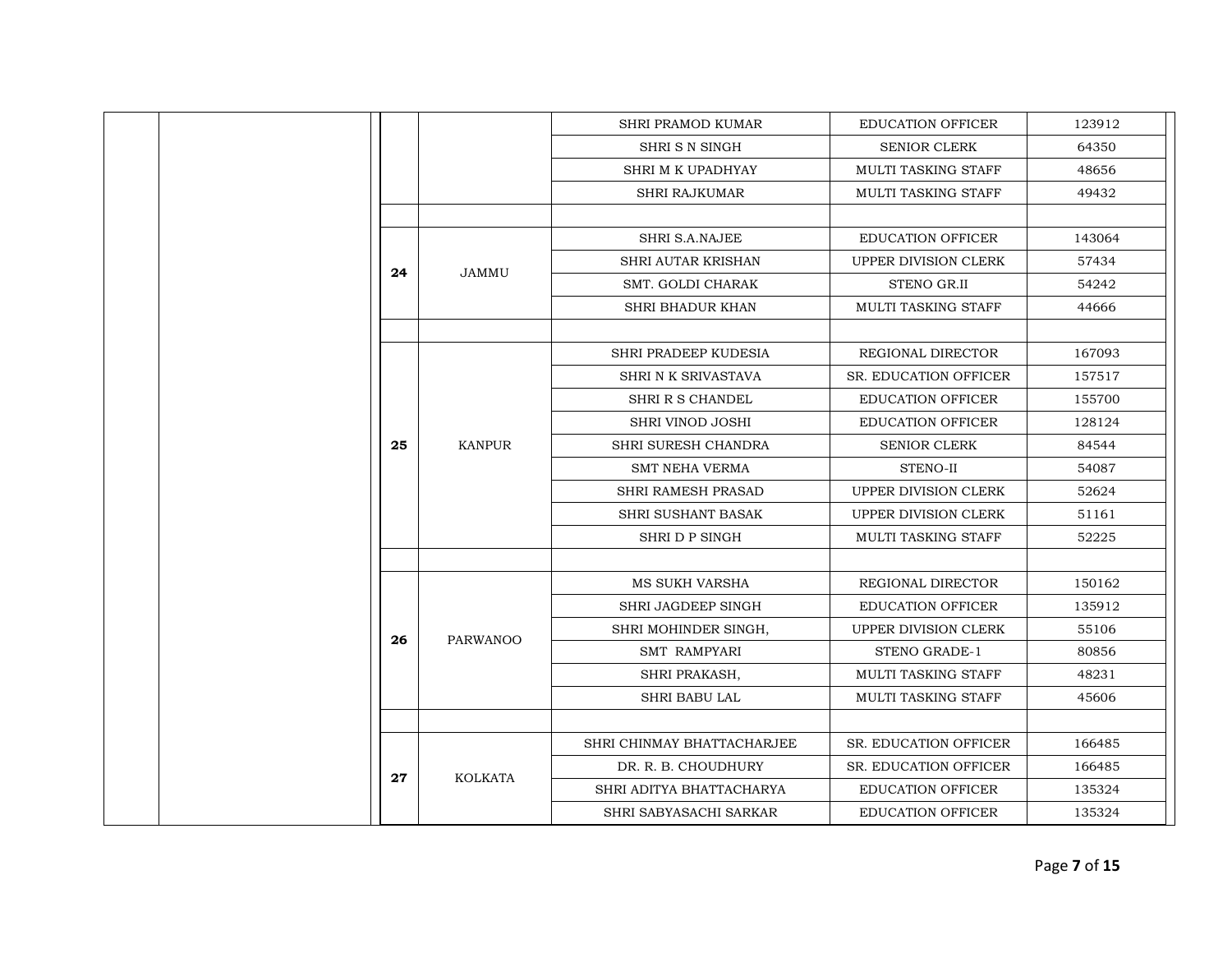|  |    |                     | SHRI PRADIP KUMAR SEN       | STENO-GR.I (ZO)              | 91914  |
|--|----|---------------------|-----------------------------|------------------------------|--------|
|  |    |                     | SHRI SUBHENDU SADHUKHAN     | STENO-GR.I                   | 91914  |
|  |    |                     | SHRI CHINMAY KAR            | <b>SENIOR CLERK</b>          | 84441  |
|  |    |                     | <b>SHRI ASLAM NOWAZ</b>     | <b>SENIOR CLERK</b>          | 77532  |
|  |    |                     | SHRI RATAN GHOSH            | DRIVER, SPL.GR.              | 71328  |
|  |    |                     | <b>SHRI PULAK JANA</b>      | LOWER DIVISION CLERK         | 46794  |
|  |    |                     | SHRI BISWANATH MAJUMER      | MULTI TASKING STAFF          | 551113 |
|  |    |                     | SHRI SUKUMAR DUTTA          | MULTI TASKING STAFF          | 551113 |
|  |    |                     | <b>SHRI SAMBHU DAS</b>      | MULTI TASKING STAFF          | 50742  |
|  |    |                     | SHRI GORACHAND CHAKRABORTY  | MULTI TASKING STAFF          | 44256  |
|  |    |                     |                             |                              |        |
|  |    |                     | SHRI S.N. ROY               | <b>SR. EDUCATION OFFICER</b> | 167093 |
|  |    |                     | SHRI S.K. BEHERA            | <b>EDUCATION OFFICER</b>     | 143064 |
|  |    |                     | SHRI C. NEOGI               | <b>SENIOR CLERK</b>          | 59030  |
|  | 28 | <b>ASANSOL</b>      | SHRI D. KUMAR               | <b>UPPER DIVISION CLERK</b>  | 62488  |
|  |    |                     | <b>SHRI C.SARKAR</b>        | UPPER DIVISION CLERK         | 43868  |
|  |    |                     | <b>SHRI D.D. SARKAR</b>     | <b>MULTI TASKING STAFF</b>   | 48656  |
|  |    |                     | SHRI S.BHATTACHARJEE        | MULTI TASKING STAFF          | 39878  |
|  |    |                     |                             |                              |        |
|  |    |                     | <b>SHRI SAMIT DAS</b>       | REGIONAL DIRECTOR            | 176637 |
|  |    |                     | SHRI B. CHAKRABORTY         | <b>SR. EDUCATION OFFICER</b> | 166485 |
|  | 29 | <b>BARRACKPORE</b>  | SHRI S.B.ROY                | UPPER DIVISION CLERK         | 48486  |
|  |    |                     | SHRI N. K.SINHA             | <b>LOWER DIVISION CLERK</b>  | 46794  |
|  |    |                     | SHRI B. MAITY               | MULTI TASKING STAFF          | 45525  |
|  |    |                     |                             |                              |        |
|  |    |                     | SHRI SATYA PRASAD LENKA     | REGIONAL DIRECTOR I/c        | 116712 |
|  | 30 | <b>BERHAMPUR</b>    | SHRI SNEHA RANJAN GOCHHAYAT | <b>EDUCATION OFFICER</b>     | 116712 |
|  |    |                     | <b>SHRI BISWAMBAR DAS</b>   | UPPER DIVISION CLERK         | 46231  |
|  |    |                     | SHRI PURNA CHANDRA SAHU     | LOWER DIVISION CLERK         | 29053  |
|  |    |                     |                             |                              |        |
|  | 31 | <b>BHUBANESHWAR</b> | <b>SASMITA BHATTA</b>       | <b>EDUCATION OFFICER</b>     | 123912 |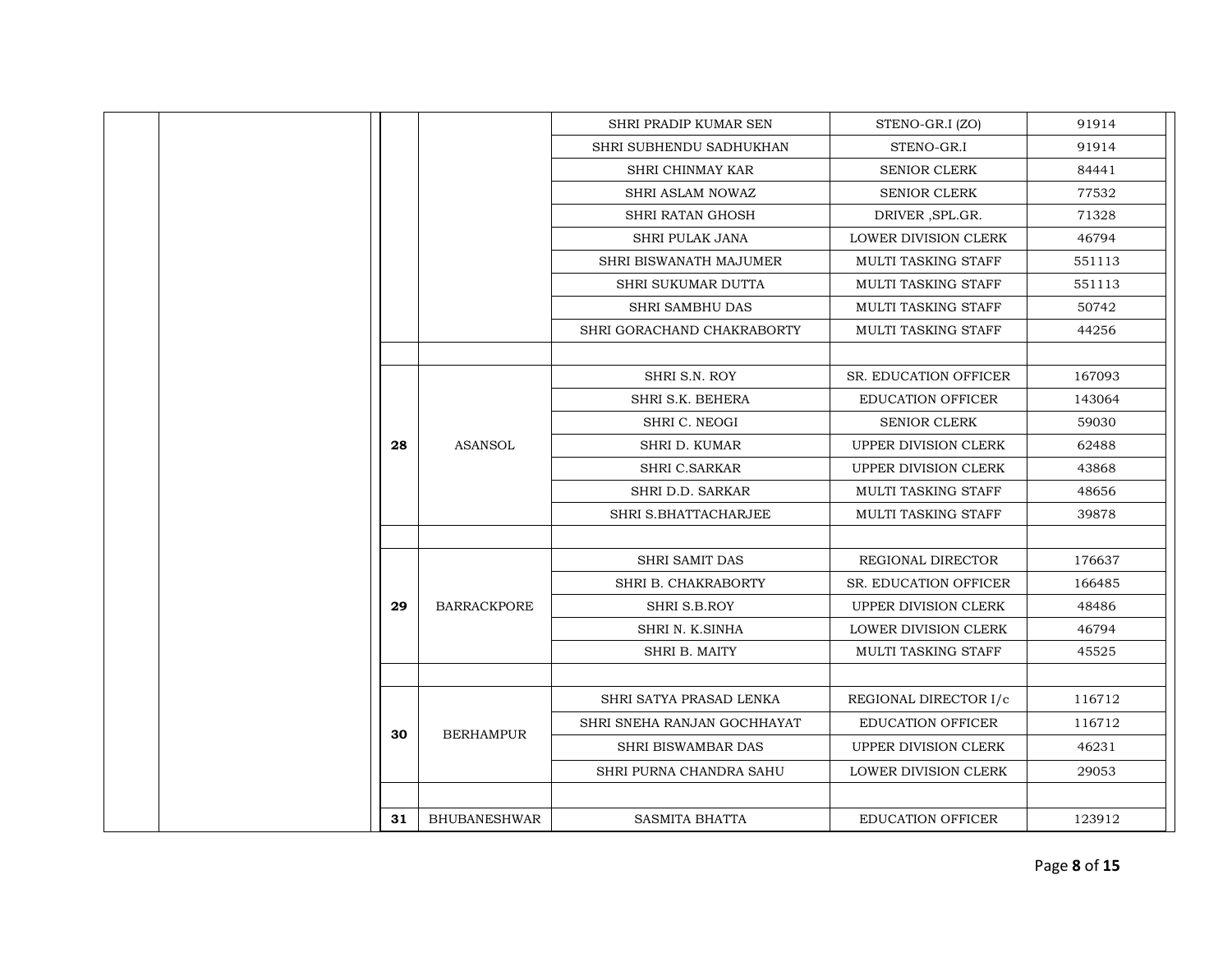|    |                    | DR RAJENDRA PRASAD PADHY    | <b>EDUCATION OFFICER</b>      | 123912 |
|----|--------------------|-----------------------------|-------------------------------|--------|
|    |                    | SHRI PRAKASH CHANDRA MISHRA | <b>EDUCATION OFFICER</b>      | 123912 |
|    |                    | SHRI BASANTA KUMAR PATRA    | <b>EDUCATION OFFICER</b>      | 123912 |
|    |                    | SMT KRUSHNA PRIYA BEHERA    | STENO GR-I                    | 56769  |
|    |                    |                             |                               |        |
|    |                    | <b>SHRI L.B.SHASTRI</b>     | <b>EDUCATION OFFICE</b>       | 143064 |
|    |                    | SHRI P.N.SAH                | <b>EDUCATION OFFICE</b>       | 123912 |
|    |                    | <b>SHRI S.SOREN</b>         | <b>SENIOR CLERK</b>           | 59030  |
| 32 | <b>DHANBAD</b>     | SHRI SUNIL KUMAR SHARMA     | UPPER DIVISION CLERK          | 55838  |
|    |                    | SHRI RUDAL MAHTO            | UPPER DIVISION CLERK          | 49055  |
|    |                    | <b>SHRI A.K.ANAND</b>       | <b>LOWER DIVISION CLERK</b>   | 38814  |
|    |                    | <b>SHRI B.MANDAL</b>        | <b>MULTI TASKING STAFF</b>    | 45996  |
|    |                    |                             |                               |        |
|    |                    | <b>SHRI SANJAY KUMAR</b>    | <b>EDUCATION OFFICER (SG)</b> | 148916 |
|    |                    | SHRI R.K.GOPE               | <b>EDUCATION OFFICER</b>      | 143064 |
| 33 | <b>JAMSHEDPUR</b>  | SHRI V.K.SINGH              | UPPER DIVISION CLERK          | 60759  |
|    |                    | <b>SHRI M.BARLA</b>         | UPPER DIVISION CLERK          | 49055  |
|    |                    | SHRI OM PRAKASH SAH         | <b>MULTI TASKING STAFF</b>    | 44666  |
|    |                    |                             |                               |        |
|    |                    | SHRI JANMESH KUMAR SINGH    | <b>EDUCATION OFFICER (SG)</b> | 140212 |
|    |                    | SHRI D.K. SATAPATHY         | <b>EDUCATION OFFICER</b>      | 116712 |
| 34 | <b>MUZAFFARPUR</b> | SHRI MANEESH KUMAR PANDEY   | UPPER DIVISION CLERK          | 46231  |
|    |                    | <b>SHRI SUMAN SAURAV</b>    | UPPER DIVISION CLERK          | 41356  |
|    |                    | SHRI GAUTAM KUMAR BOURI     | MULTI TASKING STAFF           | 34553  |
|    |                    |                             |                               |        |
|    |                    | SHRI AMITABH PRAKASH        | <b>EDUCATION OFFICER</b>      | 148916 |
|    |                    | SHRI SUKDEO NARAYAN OJHA    | <b>EDUCATION OFFICER</b>      | 148916 |
| 35 | RANCHI             | <b>SHRI RAJESH LAKRA</b>    | <b>STENO</b>                  | 55838  |
|    |                    | <b>SMT REKHA KUMARI</b>     | <b>UPPER DIVISION CLERK</b>   | 49055  |
|    |                    | <b>SHRI N L MAHTO</b>       | <b>MULTI TASKING STAFF</b>    | 56636  |
|    |                    |                             |                               |        |
|    |                    |                             |                               |        |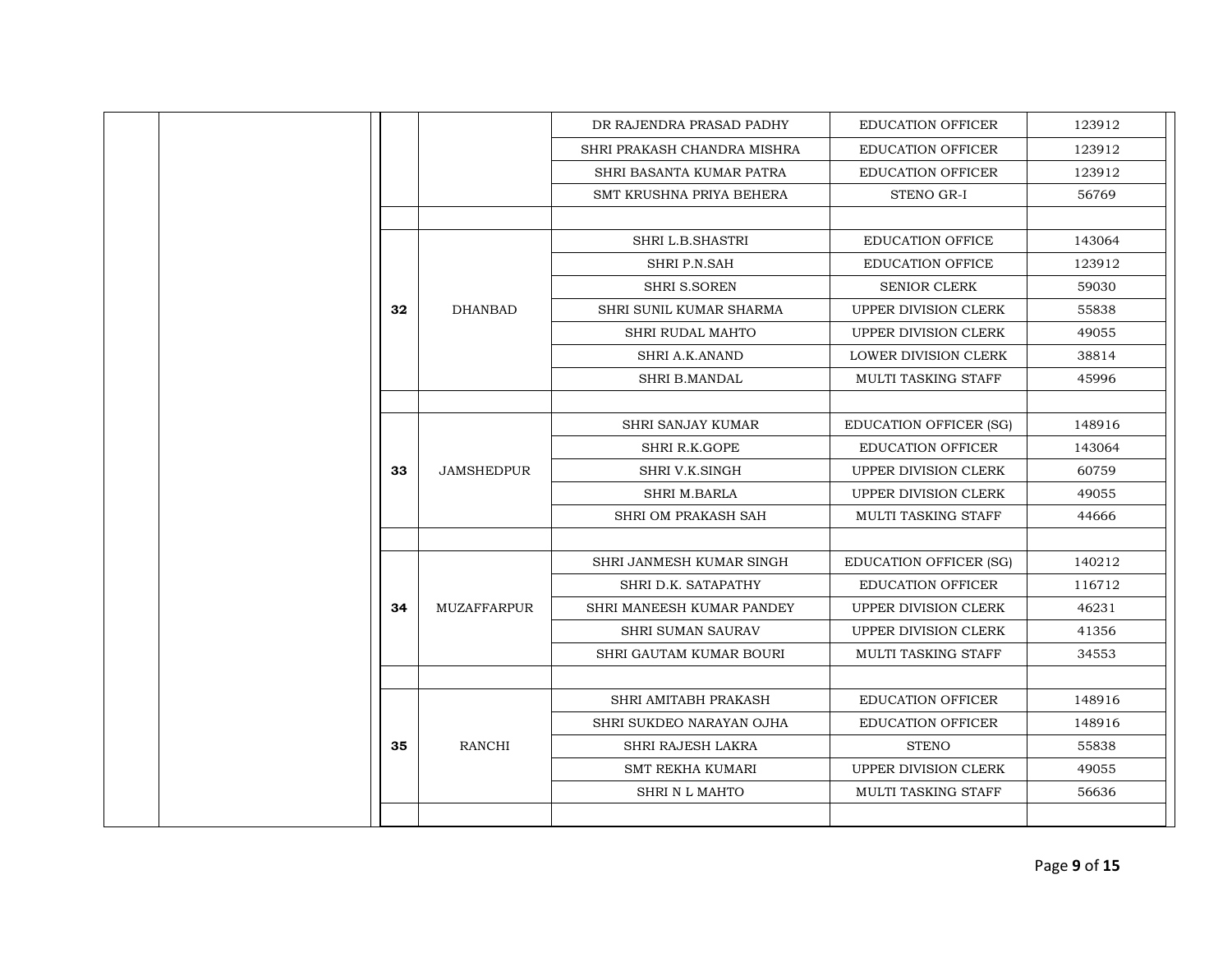|  |  |    |                  | SMT.S.MOHANTY             | REGIONAL DIRECTOR             | 162881 |
|--|--|----|------------------|---------------------------|-------------------------------|--------|
|  |  |    |                  | DR.D.K.MISHRA             | <b>EDUCATION OFFICER</b>      | 123912 |
|  |  |    |                  | SHRI R.NAGARJUNUDU        | <b>EDUCATION OFFICER</b>      | 117129 |
|  |  | 36 | <b>ROURKELA</b>  | SHRI S.C.TRIPATHY         | STENO GR. I                   | 77788  |
|  |  |    |                  | SHRI S.L.MURMU            | UPPER DIVISION CLERK          | 55044  |
|  |  |    |                  | SHRI J.N.ORAM             | MULTI TASKING STAFF           | 47326  |
|  |  |    |                  |                           |                               |        |
|  |  |    |                  | SHRI P. MOORTHY           | REGIONAL DORECTOR             | 171702 |
|  |  |    |                  | <b>SHRI M.NATARAJAN</b>   | <b>EDUCATION OFFICER (SG)</b> | 166485 |
|  |  |    |                  | SHRI P.CHANDRAN           | <b>EDUCATION OFFICER (SG)</b> | 166485 |
|  |  |    |                  | SHRI R.KUMARESAN          | <b>EDUCATION OFFICER</b>      | 135324 |
|  |  |    |                  | SHRI K.RAMARATHINAM       | <b>EDUCATION OFFICER</b>      | 135324 |
|  |  |    | <b>CHENNAI</b>   | SHRI K. KAMARAJ           | <b>UPPER DIVISION CLERK</b>   | 66393  |
|  |  | 37 |                  |                           |                               |        |
|  |  |    |                  | SMT.D.GAYATHRI            | UPPER DIVISION CLERK          | 52575  |
|  |  |    |                  | SHRI R.VENUGOPALAN        | MULTI TASKING STAFF           | 58215  |
|  |  |    |                  | SHRI A.S.MURUGANANDHAM    | MULTI TASKING STAFF           | 50742  |
|  |  |    |                  | <b>SHRI V.ANAND</b>       | <b>ACCOUNTANT</b>             | 82044  |
|  |  |    |                  | SHRI G.S.BALU             | UPPER DIVISION CLERK          | 53985  |
|  |  |    |                  | SHRI SRINIVASAN MUDALAIAR | UPPER DIVISION CLERK          | 52575  |
|  |  |    |                  | SHRI C.MOHAN              | MULTI TASKING STAFF           | 53562  |
|  |  |    |                  |                           |                               |        |
|  |  |    |                  | SMT.G. VARALAKSHMI        | EDUCATION OFFICER (SG)        | 161832 |
|  |  |    |                  | SHRI.M.R.DESHPANDYE       | <b>EDUCATION OFFICER</b>      | 135324 |
|  |  | 38 | <b>BANGALORE</b> | SHR. SANKAR LINGE GOWDA   | <b>EDUCATION OFFICER</b>      | 135324 |
|  |  |    |                  | SMT.LULU ELIZABETH        | <b>UPPER DIVISION CLERK</b>   | 53985  |
|  |  |    |                  | SHRI.Y.CHINNAIAH          | MULTI TASKING STAFF           | 50742  |
|  |  |    |                  |                           |                               |        |
|  |  |    |                  | SMT T.K.LISSY             | REGIONAL DORECTOR             | 167093 |
|  |  | 39 | <b>COCHIN</b>    | SHRI K.SOJAN JOSEPH       | EDUCATION OFFICER (SG)        | 153128 |
|  |  |    |                  | SHRI SUMESH.C             | <b>EDUCATION OFFICER</b>      | 128124 |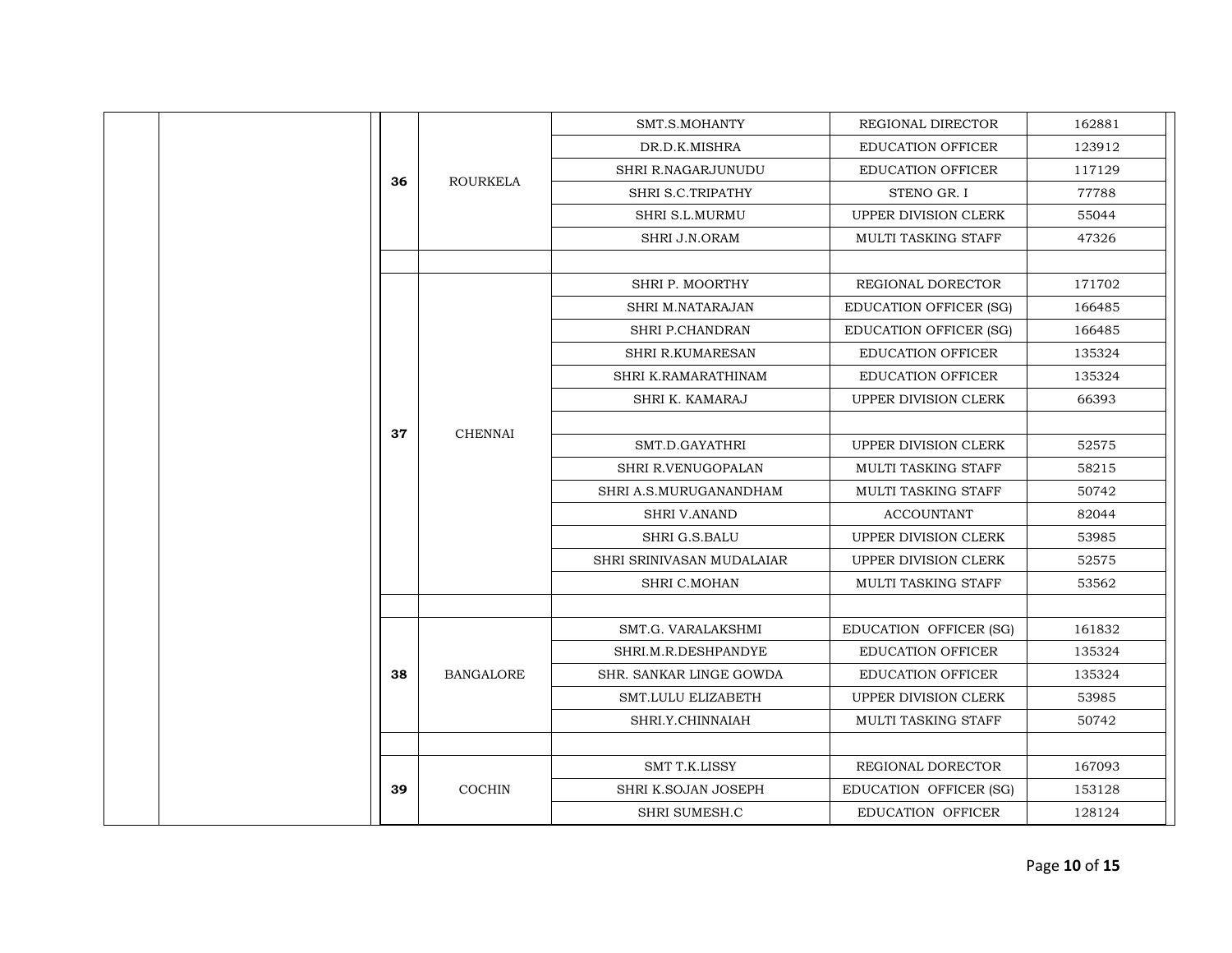| <b>EDUCATION OFFICER</b><br><b>SMT ARCHANA SUDHIR</b><br>124666<br>100105<br><b>SMT TEENA L THOMAS</b><br><b>STENOGRAPHER</b><br>57944<br><b>SMT BINDHU HARILAL</b><br>UPPER DIVISION CLERK<br>UPPER DIVISION CLERK<br>56348<br>SMT GAYATHRI S NAIR<br>SHRI SURESH BABU V K<br>49432<br>MULTI TASKING STAFF<br>SHRI K.VANARAJ<br>REGIONAL DIRECTOR<br>167093<br>SHRI R.MEENAKSHIKUMAR<br><b>EDUCATION OFFICER</b><br>147276<br><b>SHRI S.SERAN</b><br><b>EDUCATION OFFICER</b><br>147276<br>147276<br>SHRI B.PRABHAKARAN<br><b>EDUCATION OFFICER</b><br>40<br><b>COIMBATORE</b><br><b>EDUCATION OFFICER</b><br>128124<br>SHRI V.GIRIJASIVAKAMI<br>SHRI SURYA NARAYANAN K.A<br>UPPER DIVISION CLERK<br>70402<br>SMT ANANDI CHANDRASHEKHAR<br>44378<br>LOWER DIVISION CLERK<br>SHRI K.GOPALAKRISHNAN<br>DIRVER.GR.III<br>44378<br>KUM JAYASHREE T<br>REGIONAL DIRECTOR<br>153704<br>SHRI R. V. WADEYAR<br><b>EDUCATION OFFICER</b><br>143064<br>HUBLI<br>41<br>SMT. MOHINI K<br>UPPER DIVISION CLERK<br>54242<br><b>SHRI BABU NAIKA</b><br><b>MULTI TASKING STAFF</b><br>48656<br><b>SMT. SUMA HARIDAS</b><br>REGIONAL DIRECTOR<br>167093<br>SMT. K.J.TESSY<br><b>SG EDUCATION OFFICER</b><br>153128<br>UPPER DIVISION CLERK<br>57944<br><b>SMT. MANJULA NAIR</b><br>42<br><b>KOZHIKODE</b><br>SMT. CHITHRALEKHA N.S.<br>STENO. GR.I<br>60471<br>SHRI C.V.VIJAYAKUMAR<br>MULTI TASKING STAFF<br>48102<br>SHRI K.P.VINAYAN<br><b>MULTI TASKING STAFF</b><br>49432<br>SHRI.G.APPUKUTTAN<br><b>EDUCATION OFFICER</b><br>143064<br>SHRI. R.PERUMAL RAVI SHANKAR<br>123912<br><b>EDUCATION OFFICER</b><br><b>MADURAI</b><br>43<br>SHRI.J.SHENBAGARANAN<br><b>EDUCATION OFFICER</b><br>123912<br>UPPER DIVISION CLERK<br>55040<br>SHRI. P.S.BASKARAN |  |  |  |
|----------------------------------------------------------------------------------------------------------------------------------------------------------------------------------------------------------------------------------------------------------------------------------------------------------------------------------------------------------------------------------------------------------------------------------------------------------------------------------------------------------------------------------------------------------------------------------------------------------------------------------------------------------------------------------------------------------------------------------------------------------------------------------------------------------------------------------------------------------------------------------------------------------------------------------------------------------------------------------------------------------------------------------------------------------------------------------------------------------------------------------------------------------------------------------------------------------------------------------------------------------------------------------------------------------------------------------------------------------------------------------------------------------------------------------------------------------------------------------------------------------------------------------------------------------------------------------------------------------------------------------------------------------------------------------------------------------------------------------------------|--|--|--|
|                                                                                                                                                                                                                                                                                                                                                                                                                                                                                                                                                                                                                                                                                                                                                                                                                                                                                                                                                                                                                                                                                                                                                                                                                                                                                                                                                                                                                                                                                                                                                                                                                                                                                                                                              |  |  |  |
|                                                                                                                                                                                                                                                                                                                                                                                                                                                                                                                                                                                                                                                                                                                                                                                                                                                                                                                                                                                                                                                                                                                                                                                                                                                                                                                                                                                                                                                                                                                                                                                                                                                                                                                                              |  |  |  |
|                                                                                                                                                                                                                                                                                                                                                                                                                                                                                                                                                                                                                                                                                                                                                                                                                                                                                                                                                                                                                                                                                                                                                                                                                                                                                                                                                                                                                                                                                                                                                                                                                                                                                                                                              |  |  |  |
|                                                                                                                                                                                                                                                                                                                                                                                                                                                                                                                                                                                                                                                                                                                                                                                                                                                                                                                                                                                                                                                                                                                                                                                                                                                                                                                                                                                                                                                                                                                                                                                                                                                                                                                                              |  |  |  |
|                                                                                                                                                                                                                                                                                                                                                                                                                                                                                                                                                                                                                                                                                                                                                                                                                                                                                                                                                                                                                                                                                                                                                                                                                                                                                                                                                                                                                                                                                                                                                                                                                                                                                                                                              |  |  |  |
|                                                                                                                                                                                                                                                                                                                                                                                                                                                                                                                                                                                                                                                                                                                                                                                                                                                                                                                                                                                                                                                                                                                                                                                                                                                                                                                                                                                                                                                                                                                                                                                                                                                                                                                                              |  |  |  |
|                                                                                                                                                                                                                                                                                                                                                                                                                                                                                                                                                                                                                                                                                                                                                                                                                                                                                                                                                                                                                                                                                                                                                                                                                                                                                                                                                                                                                                                                                                                                                                                                                                                                                                                                              |  |  |  |
|                                                                                                                                                                                                                                                                                                                                                                                                                                                                                                                                                                                                                                                                                                                                                                                                                                                                                                                                                                                                                                                                                                                                                                                                                                                                                                                                                                                                                                                                                                                                                                                                                                                                                                                                              |  |  |  |
|                                                                                                                                                                                                                                                                                                                                                                                                                                                                                                                                                                                                                                                                                                                                                                                                                                                                                                                                                                                                                                                                                                                                                                                                                                                                                                                                                                                                                                                                                                                                                                                                                                                                                                                                              |  |  |  |
|                                                                                                                                                                                                                                                                                                                                                                                                                                                                                                                                                                                                                                                                                                                                                                                                                                                                                                                                                                                                                                                                                                                                                                                                                                                                                                                                                                                                                                                                                                                                                                                                                                                                                                                                              |  |  |  |
|                                                                                                                                                                                                                                                                                                                                                                                                                                                                                                                                                                                                                                                                                                                                                                                                                                                                                                                                                                                                                                                                                                                                                                                                                                                                                                                                                                                                                                                                                                                                                                                                                                                                                                                                              |  |  |  |
|                                                                                                                                                                                                                                                                                                                                                                                                                                                                                                                                                                                                                                                                                                                                                                                                                                                                                                                                                                                                                                                                                                                                                                                                                                                                                                                                                                                                                                                                                                                                                                                                                                                                                                                                              |  |  |  |
|                                                                                                                                                                                                                                                                                                                                                                                                                                                                                                                                                                                                                                                                                                                                                                                                                                                                                                                                                                                                                                                                                                                                                                                                                                                                                                                                                                                                                                                                                                                                                                                                                                                                                                                                              |  |  |  |
|                                                                                                                                                                                                                                                                                                                                                                                                                                                                                                                                                                                                                                                                                                                                                                                                                                                                                                                                                                                                                                                                                                                                                                                                                                                                                                                                                                                                                                                                                                                                                                                                                                                                                                                                              |  |  |  |
|                                                                                                                                                                                                                                                                                                                                                                                                                                                                                                                                                                                                                                                                                                                                                                                                                                                                                                                                                                                                                                                                                                                                                                                                                                                                                                                                                                                                                                                                                                                                                                                                                                                                                                                                              |  |  |  |
|                                                                                                                                                                                                                                                                                                                                                                                                                                                                                                                                                                                                                                                                                                                                                                                                                                                                                                                                                                                                                                                                                                                                                                                                                                                                                                                                                                                                                                                                                                                                                                                                                                                                                                                                              |  |  |  |
|                                                                                                                                                                                                                                                                                                                                                                                                                                                                                                                                                                                                                                                                                                                                                                                                                                                                                                                                                                                                                                                                                                                                                                                                                                                                                                                                                                                                                                                                                                                                                                                                                                                                                                                                              |  |  |  |
|                                                                                                                                                                                                                                                                                                                                                                                                                                                                                                                                                                                                                                                                                                                                                                                                                                                                                                                                                                                                                                                                                                                                                                                                                                                                                                                                                                                                                                                                                                                                                                                                                                                                                                                                              |  |  |  |
|                                                                                                                                                                                                                                                                                                                                                                                                                                                                                                                                                                                                                                                                                                                                                                                                                                                                                                                                                                                                                                                                                                                                                                                                                                                                                                                                                                                                                                                                                                                                                                                                                                                                                                                                              |  |  |  |
|                                                                                                                                                                                                                                                                                                                                                                                                                                                                                                                                                                                                                                                                                                                                                                                                                                                                                                                                                                                                                                                                                                                                                                                                                                                                                                                                                                                                                                                                                                                                                                                                                                                                                                                                              |  |  |  |
|                                                                                                                                                                                                                                                                                                                                                                                                                                                                                                                                                                                                                                                                                                                                                                                                                                                                                                                                                                                                                                                                                                                                                                                                                                                                                                                                                                                                                                                                                                                                                                                                                                                                                                                                              |  |  |  |
|                                                                                                                                                                                                                                                                                                                                                                                                                                                                                                                                                                                                                                                                                                                                                                                                                                                                                                                                                                                                                                                                                                                                                                                                                                                                                                                                                                                                                                                                                                                                                                                                                                                                                                                                              |  |  |  |
|                                                                                                                                                                                                                                                                                                                                                                                                                                                                                                                                                                                                                                                                                                                                                                                                                                                                                                                                                                                                                                                                                                                                                                                                                                                                                                                                                                                                                                                                                                                                                                                                                                                                                                                                              |  |  |  |
|                                                                                                                                                                                                                                                                                                                                                                                                                                                                                                                                                                                                                                                                                                                                                                                                                                                                                                                                                                                                                                                                                                                                                                                                                                                                                                                                                                                                                                                                                                                                                                                                                                                                                                                                              |  |  |  |
|                                                                                                                                                                                                                                                                                                                                                                                                                                                                                                                                                                                                                                                                                                                                                                                                                                                                                                                                                                                                                                                                                                                                                                                                                                                                                                                                                                                                                                                                                                                                                                                                                                                                                                                                              |  |  |  |
|                                                                                                                                                                                                                                                                                                                                                                                                                                                                                                                                                                                                                                                                                                                                                                                                                                                                                                                                                                                                                                                                                                                                                                                                                                                                                                                                                                                                                                                                                                                                                                                                                                                                                                                                              |  |  |  |
|                                                                                                                                                                                                                                                                                                                                                                                                                                                                                                                                                                                                                                                                                                                                                                                                                                                                                                                                                                                                                                                                                                                                                                                                                                                                                                                                                                                                                                                                                                                                                                                                                                                                                                                                              |  |  |  |
|                                                                                                                                                                                                                                                                                                                                                                                                                                                                                                                                                                                                                                                                                                                                                                                                                                                                                                                                                                                                                                                                                                                                                                                                                                                                                                                                                                                                                                                                                                                                                                                                                                                                                                                                              |  |  |  |
|                                                                                                                                                                                                                                                                                                                                                                                                                                                                                                                                                                                                                                                                                                                                                                                                                                                                                                                                                                                                                                                                                                                                                                                                                                                                                                                                                                                                                                                                                                                                                                                                                                                                                                                                              |  |  |  |
|                                                                                                                                                                                                                                                                                                                                                                                                                                                                                                                                                                                                                                                                                                                                                                                                                                                                                                                                                                                                                                                                                                                                                                                                                                                                                                                                                                                                                                                                                                                                                                                                                                                                                                                                              |  |  |  |
|                                                                                                                                                                                                                                                                                                                                                                                                                                                                                                                                                                                                                                                                                                                                                                                                                                                                                                                                                                                                                                                                                                                                                                                                                                                                                                                                                                                                                                                                                                                                                                                                                                                                                                                                              |  |  |  |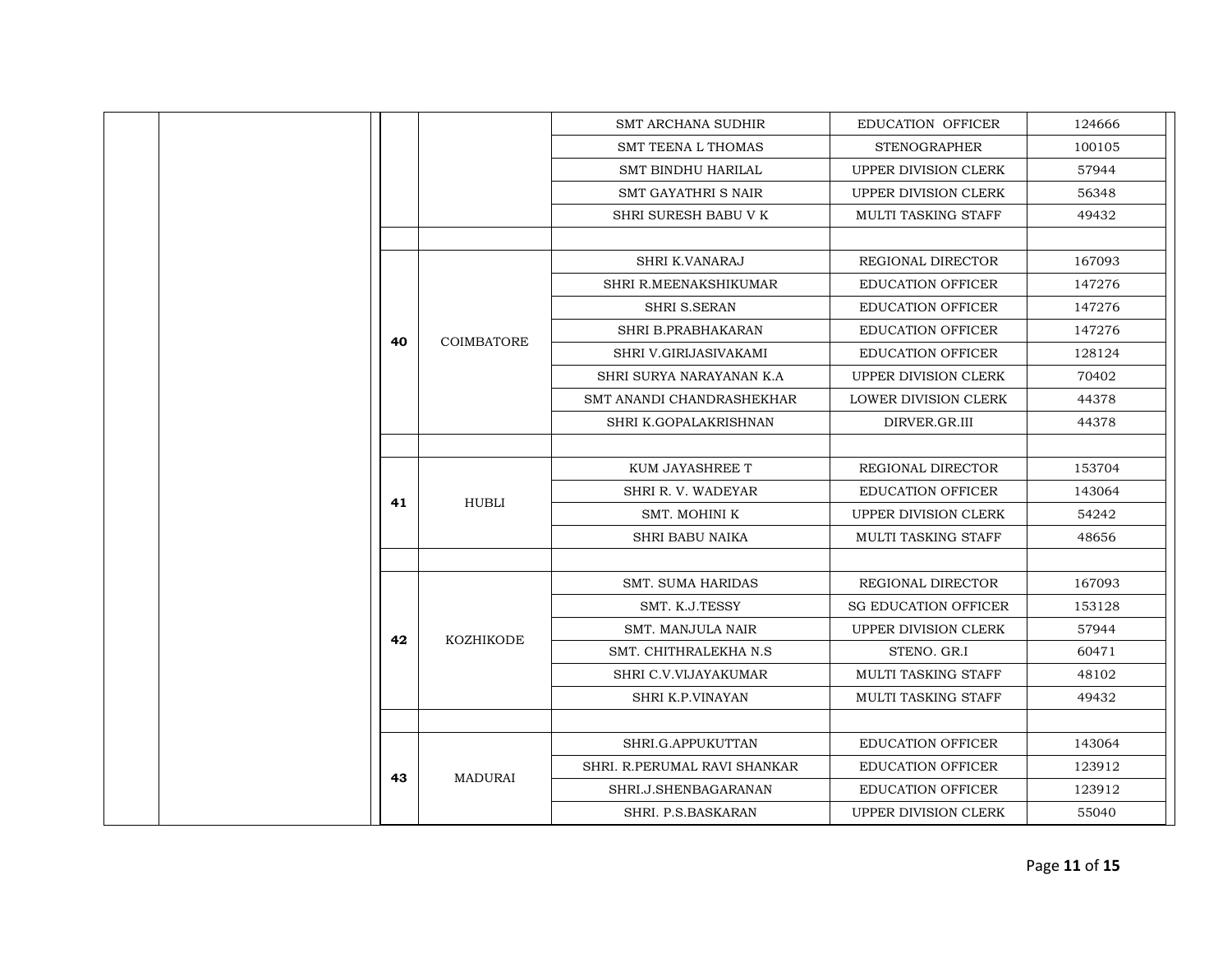|  |  |    |                      | SHRI. K.BALASUNDARAM       | <b>MULTI TASKING STAFF</b>    | 51981  |
|--|--|----|----------------------|----------------------------|-------------------------------|--------|
|  |  |    |                      |                            |                               |        |
|  |  |    |                      | SHRI V PANNEERSELVAM       | REGIONAL DIRECTOR             | 167490 |
|  |  |    |                      | SHRI H M SHIVABORAIAH      | <b>EDUCATION OFFICER</b>      | 143064 |
|  |  | 44 | MANGALORE            | SHRI A SATISH KUMAR        | <b>EDUCATION OFFICER</b>      | 123912 |
|  |  |    |                      | <b>SHRI M VIJAYAN</b>      | UPPER DIVISION CLERK          | 57864  |
|  |  |    |                      | SHRI STHISH K              | MULTI TASKING STAFF           | 40716  |
|  |  |    |                      |                            |                               |        |
|  |  |    |                      | SHRI C.PRADEEP KUMAR       | <b>SR. EDUCATION OFFICER</b>  | 158226 |
|  |  |    |                      | SMT.Y.ARUNASREE            | <b>EDUCATION OFFICER</b>      | 143064 |
|  |  | 45 | <b>VIJAYAWADA</b>    | SMT.G.NEERAJA              | STENO GR. I                   | 87359  |
|  |  |    |                      | SHRI J.PURNACHANDRA RAO    | LOWER DIVISION CLERK          | 43469  |
|  |  |    |                      | SHRI M.RAMAKOTESWARA RAO   | MULTI TASKING STAFF           | 45996  |
|  |  |    |                      |                            |                               |        |
|  |  |    | <b>VISAKHAPATNAM</b> | SHRI SYED BASHEER AHMED    | REGIONAL DIRECTOR             | 149315 |
|  |  | 46 |                      | SHRI SHAIK FAREED SARDAR   | <b>SENIOR CLERK</b>           | 60759  |
|  |  |    |                      | <b>SHRI M. RAJAKUMAR</b>   | <b>UPPER DIVISION CLERK</b>   | 58232  |
|  |  |    |                      |                            |                               |        |
|  |  |    |                      | SMT. P. VANAJA             | REGIONAL DIRECTOR             | 176637 |
|  |  |    |                      | DR. N. SANDHYA RANI        | <b>EDUCATION OFFICER (SG)</b> | 161832 |
|  |  |    |                      | <b>SHRI B. VENKATA RAO</b> | <b>EDUCATION OFFICER</b>      | 135324 |
|  |  | 47 | <b>HYDERABAD</b>     | DR. S. MAHESHWAR BABU      | <b>EDUCATION OFFICER</b>      | 135324 |
|  |  |    |                      | SHRI B. S. MURTHY          | UPPER DIVISION CLERK          | 75440  |
|  |  |    |                      | SHRI R. KIRAN              | UPPER DIVISION CLERK          | 53985  |
|  |  |    |                      | SHRI G. ABHILASH           | LOWER DIVISION CLERK          | 44256  |
|  |  |    |                      | SHRI M. NARASIMHA          | MULTI TASKING STAFF           | 50742  |
|  |  |    |                      |                            |                               |        |
|  |  |    |                      | SHRI H.K.DAS               | REGIONAL DIRECTOR             | 165544 |
|  |  | 48 | <b>GUWAHATI</b>      | <b>SHRI SAK.SINGH</b>      | <b>SR. EDUCATION OFFICER</b>  | 160396 |
|  |  |    |                      | SMT.N. BEGUM               | STENOGRAPHER GR.-I            | 81522  |
|  |  |    |                      | SMT. N.L.DAS               | STENOGRAPHER GR.-I            | 99826  |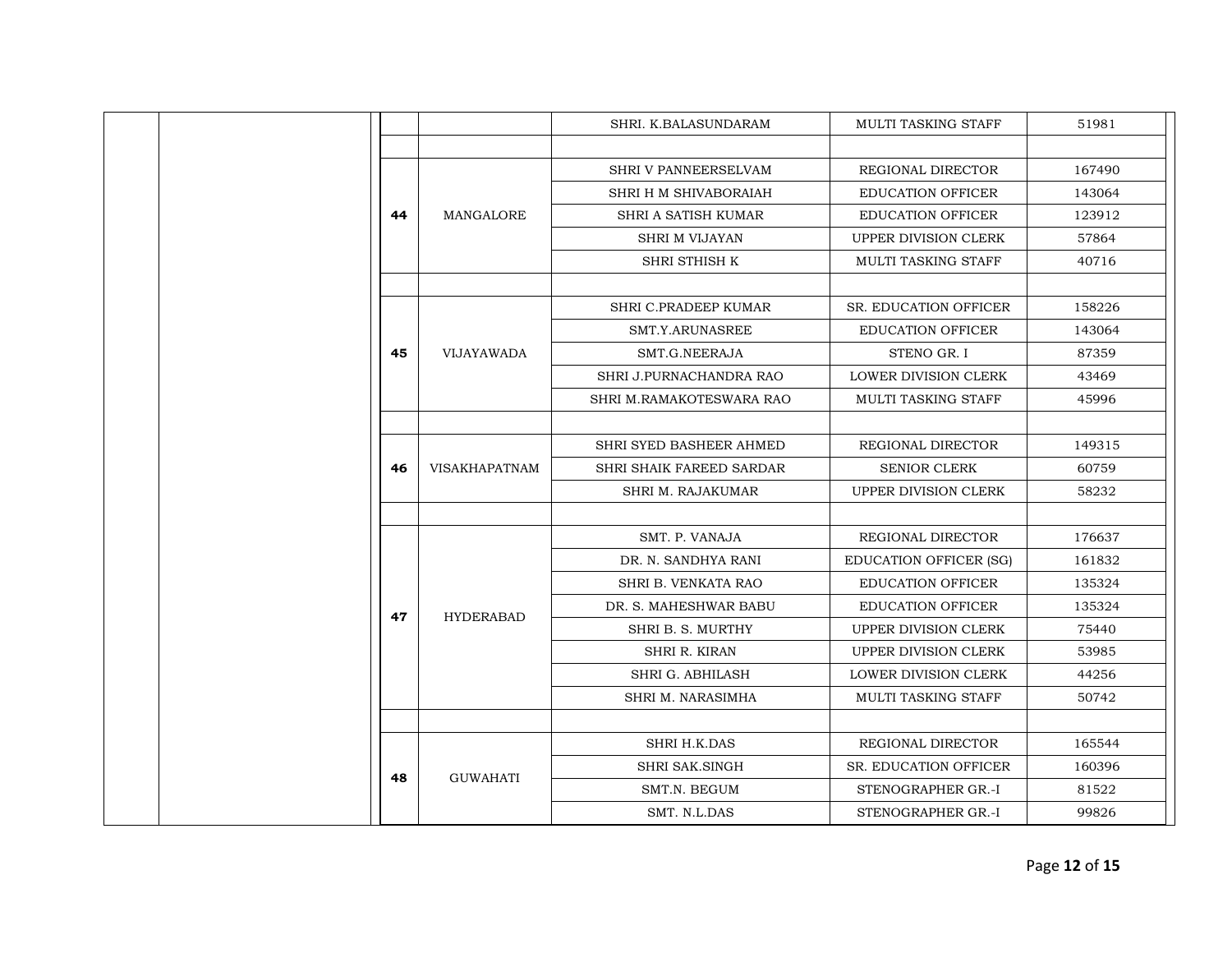|    |                     | SHRI D. SHARMA                  | MULTI TASKING STAFF           | 52636  |
|----|---------------------|---------------------------------|-------------------------------|--------|
|    |                     | SHRI S.BHATTACHARJEE            | LOWER DIVISION CLERK          | 45772  |
|    |                     |                                 |                               |        |
|    |                     | SHRI N.SOMORANJIT SINGH         | <b>EDUCATION OFFICER (SG)</b> | 148647 |
|    | <b>IMPHAL</b><br>49 | SMT.N.BOISI MISAO               | <b>EDUCATION OFFICER</b>      | 127587 |
|    |                     | SHRI B.BOBIN SHARMA             | <b>EDUCATION OFFICER</b>      | 124077 |
|    |                     | SRI N.SUBHACHANDRA SINGH        | SENIOR CLERK                  | 82716  |
|    |                     | SHRI L.RESEMLAR KOM             | STENO GRADE-I                 | 87576  |
|    |                     | SHRI SH.SANJOY SHARMA           | UPPER DIVISION CLERK          | 61386  |
|    |                     | SHRI L.SURCHANDRA SHARMA        | DRIVER GR-II                  | 51261  |
|    |                     | SHRI RAJESH PUN                 | MULTI TASKING STAFF           | 48156  |
|    |                     |                                 |                               |        |
|    | TINSUKIA            | <b>SHRI SIMANTA BORAH</b>       | <b>EDUCATION OFFICER</b>      | 145752 |
|    |                     | SHRI SITLHOU HENTINLIEN         | <b>EDUCATION OFFICER</b>      | 119427 |
| 50 |                     | <b>SMT. JURI NEOG</b>           | STENOGRAPHER GD-II            | 53211  |
|    |                     | SHRI TRIDEEP BRAHMA             | UPPER DIVISION CLERK          | 44976  |
|    |                     | SHRI CHANDRA JYOTI DAS          | MULTI TASKING STAFF           | 51321  |
|    |                     | SHRI NETRA PRASAD BHUSAL JAISHY | MULTI TASKING STAFF           | 48486  |
|    |                     |                                 |                               |        |
|    |                     | SHRI S.B.MEITEI,                | <b>EDUCATION OFFICER (SG)</b> | 148916 |
|    |                     | SHRI S.BHATTACHARYYA,           | <b>EDUCATION OFFICER</b>      | 123912 |
|    |                     | SMT. ILORA GHOSH,               | STENO, GR. I                  | 77783  |
| 51 | <b>SILLIGURI</b>    | SHRI PINTU MALLICK,             | UPPER DIVISION CLERK          | 43868  |
|    |                     | SHRI KEWAL KEPCHAKI,            | LOWER DIVISION CLERK          | 32707  |
|    |                     | <b>SHRI MANIK SARKAR</b>        | MULTI TASKING STAFF           | 56636  |
|    |                     | SHRI SUJIT KR. CHOUDHURY,       | MULTI TASKING STAFF           | 45996  |
|    |                     |                                 |                               |        |
|    | <b>HEAD OFFICE</b>  | SHRI HARSH VAIDYA, IDAS         | DIRECTOR GENERAL              | 254806 |
| 52 |                     | SHRI S. K. ROY                  | DY. DIRECTOR (EDN.)           | 171881 |
|    |                     | SHRI P. K. MOON                 | DY. DIRECTOR (HQ.)            | 171881 |
|    |                     | SHRI B. V. RAMESH BABU          | ASST. DIRECTOR (OL)           | 129986 |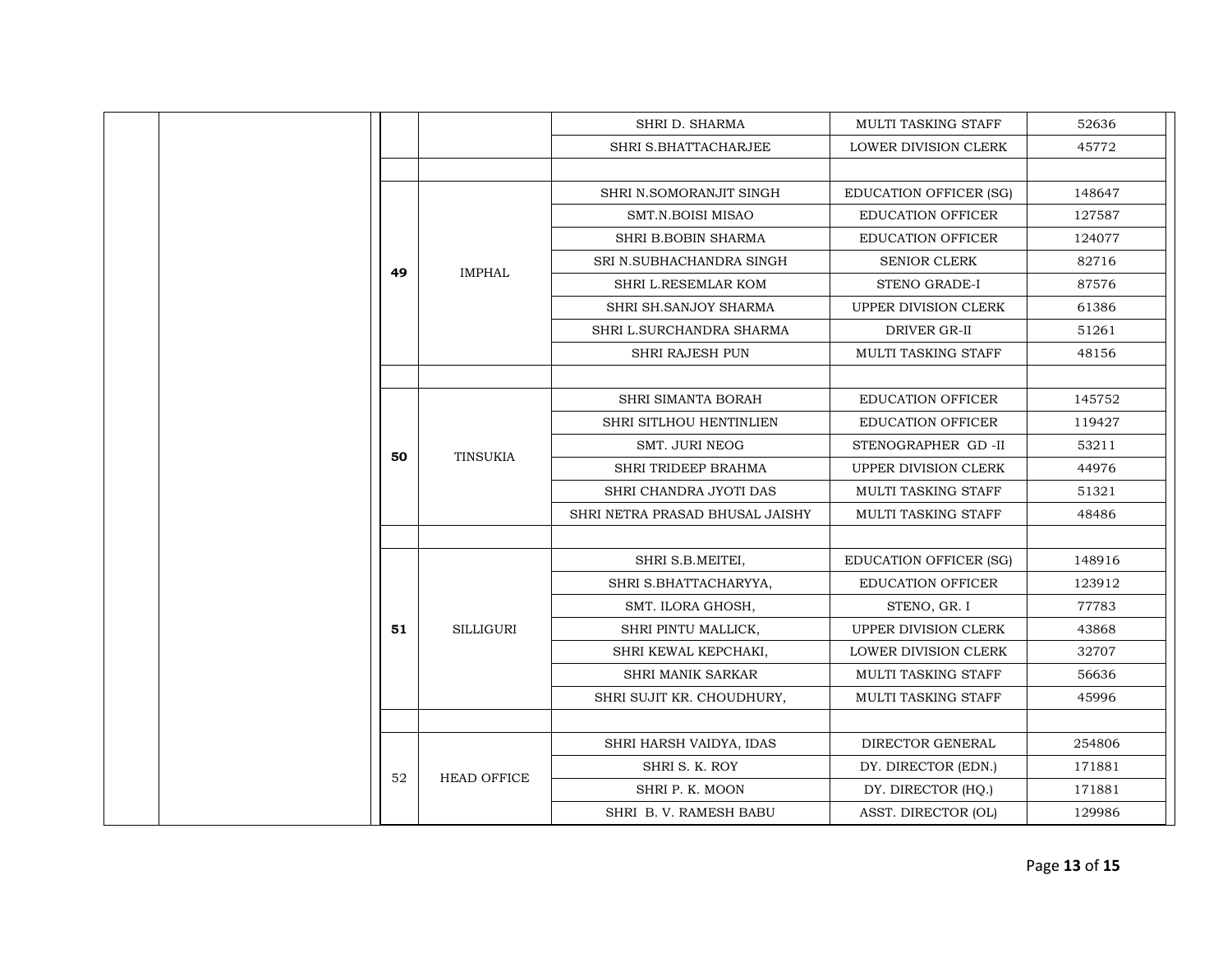|  | SHRI ABHIJEET CHAWAK     | <b>EDUCATION OFFICER</b>       | 128124 |
|--|--------------------------|--------------------------------|--------|
|  | SHRI PRAVEEN SEN         | <b>EDUCATION OFFICER</b>       | 128124 |
|  | <b>SHRI ARVIND YADAV</b> | <b>SR. TRANSLATION OFFICER</b> | 109016 |
|  | SHRI H. G. PUROHIT       | ASST. DIRECTOR                 | 100105 |
|  | SHRI R. G. KURALKAR      | STENO GR. I                    | 100105 |
|  | SMT UJWALA RAMTEKE       | <b>JR. TRANSLATION OFFICER</b> | 91992  |
|  | SMT MANDA S. THOOL       | TECHNICAL ASSISTANT            | 89465  |
|  | SMT ARUNA O. PAUNIKAR    | STENO GR. II                   | 82150  |
|  | SHRI SOURAV MALLICK      | <b>ACCOUNTS OFFICER</b>        | 77628  |
|  | SHRI K. N. DANI          | <b>ACCOUNTANT</b>              | 73416  |
|  | SMT P. P. CHAVAN         | STATISTICAL ASSISTANT          | 79889  |
|  | SHRI R. V. BANUBAKODE    | <b>ACCOUNTANT</b>              | 75500  |
|  | SHRI KULDEEP RAJ         | <b>SENIOR CLERK</b>            | 74880  |
|  | SHRI RAJESH DESHMUKH     | <b>JR. ARTIST</b>              | 69382  |
|  | SHRI MANOJ R. TURKEL     | DRIVER GR. I                   | 65658  |
|  | MS ANUPAMA K. RAUT       | <b>SENIOR CLERK</b>            | 65052  |
|  | SHRI S. K. DAS           | <b>SENIOR CLERK</b>            | 64594  |
|  | KU MUGDHA N. WANKHEDE    | <b>SENIOR CLERK</b>            | 64594  |
|  | SHRI SUDHIR B. DEOGIRKAR | <b>SENIOR CLERK</b>            | 61136  |
|  | SHRI B. B. KOKODE        | DRIVER GR. II                  | 61136  |
|  | SHRI ASHISH A. MESHRAM   | <b>SENIOR CLERK</b>            | 59540  |
|  | SHRI O. B. PAUNIKAR      | UPPER DIVISION CLERK           | 59540  |
|  | SHRI B. K. SHINDE        | <b>MULTI TASKING STAFF</b>     | 58742  |
|  | SMT SAROJ R. DAKAHA      | STENO GR. III                  | 57944  |
|  | KU RAKHI PAUNIKAR        | STENO GR. III                  | 57944  |
|  | KU RUPALI SHINGADE       | <b>UPPER DIVISION CLERK</b>    | 55373  |
|  | SHRI SUDIPTA DHALI       | UPPER DIVISION CLERK           | 54288  |
|  | <b>SMT SHALU KOKODE</b>  | UPPER DIVISION CLERK           | 51161  |
|  | <b>SHRI AJAY DHAWALE</b> | UPPER DIVISION CLERK           | 51161  |
|  | SMT RANJUSHA M.          | <b>UPPER DIVISION CLERK</b>    | 51161  |
|  | <b>SHRI S. SONDAWALE</b> | <b>MULTI TASKING STAFF</b>     | 50762  |